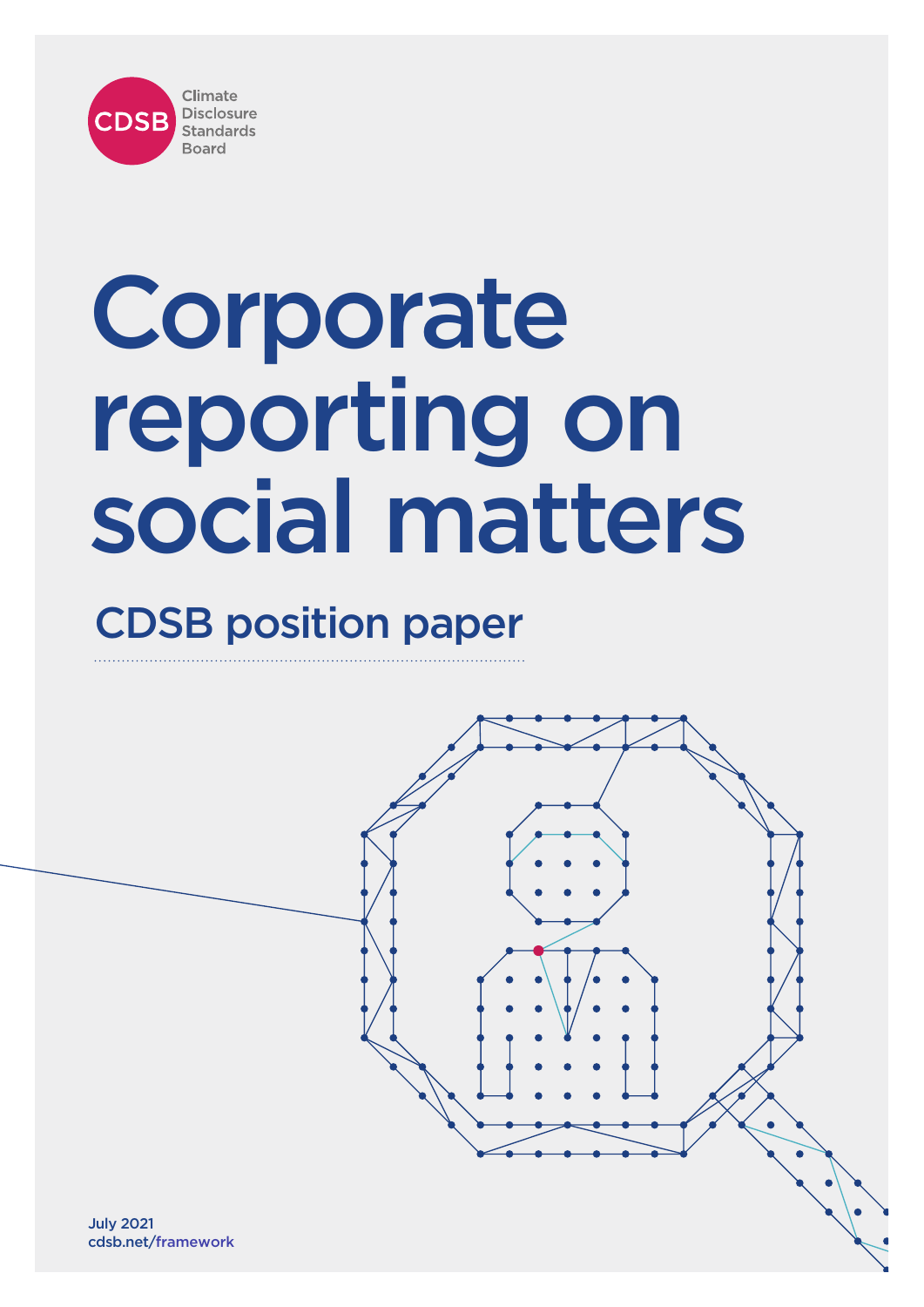CDSB technical guidance will form part of the evidence base as the ISSB develops its IFRS Sustainability Disclosure Standards. CDSB's Framework and technical guidance on Water, Biodiversity, and Social disclosures will remain useful for companies until such time as the ISSB issues its IFRS sustainability disclosure standards.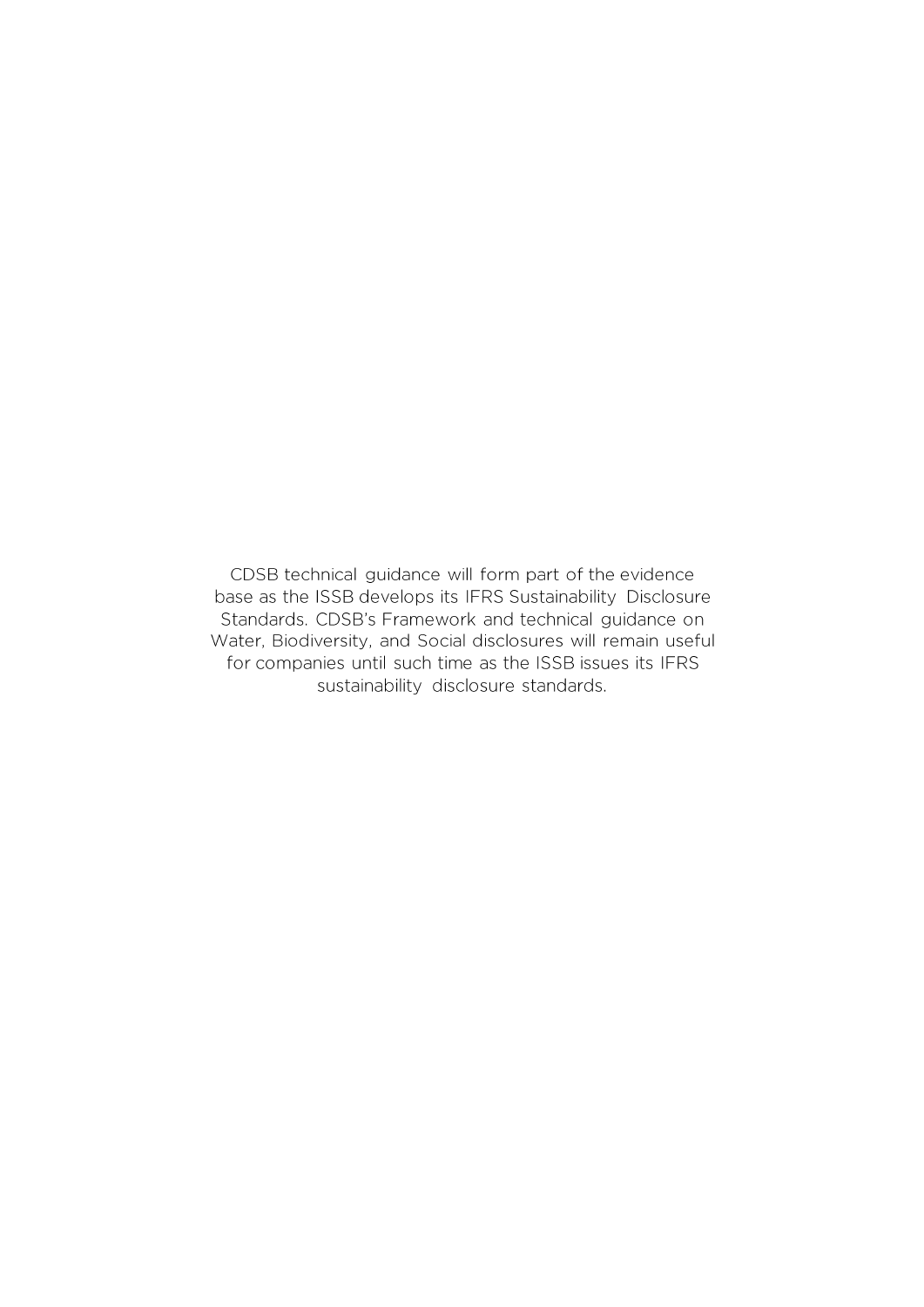# **Contents**

| <b>Executive summary</b>             |  |
|--------------------------------------|--|
| Introduction                         |  |
| The CDSB Framework and social issues |  |
| Overview of social reporting         |  |
| Quality of social reporting          |  |
| What does this mean for CDSB?        |  |
| Appendix 1                           |  |
| pendix 2                             |  |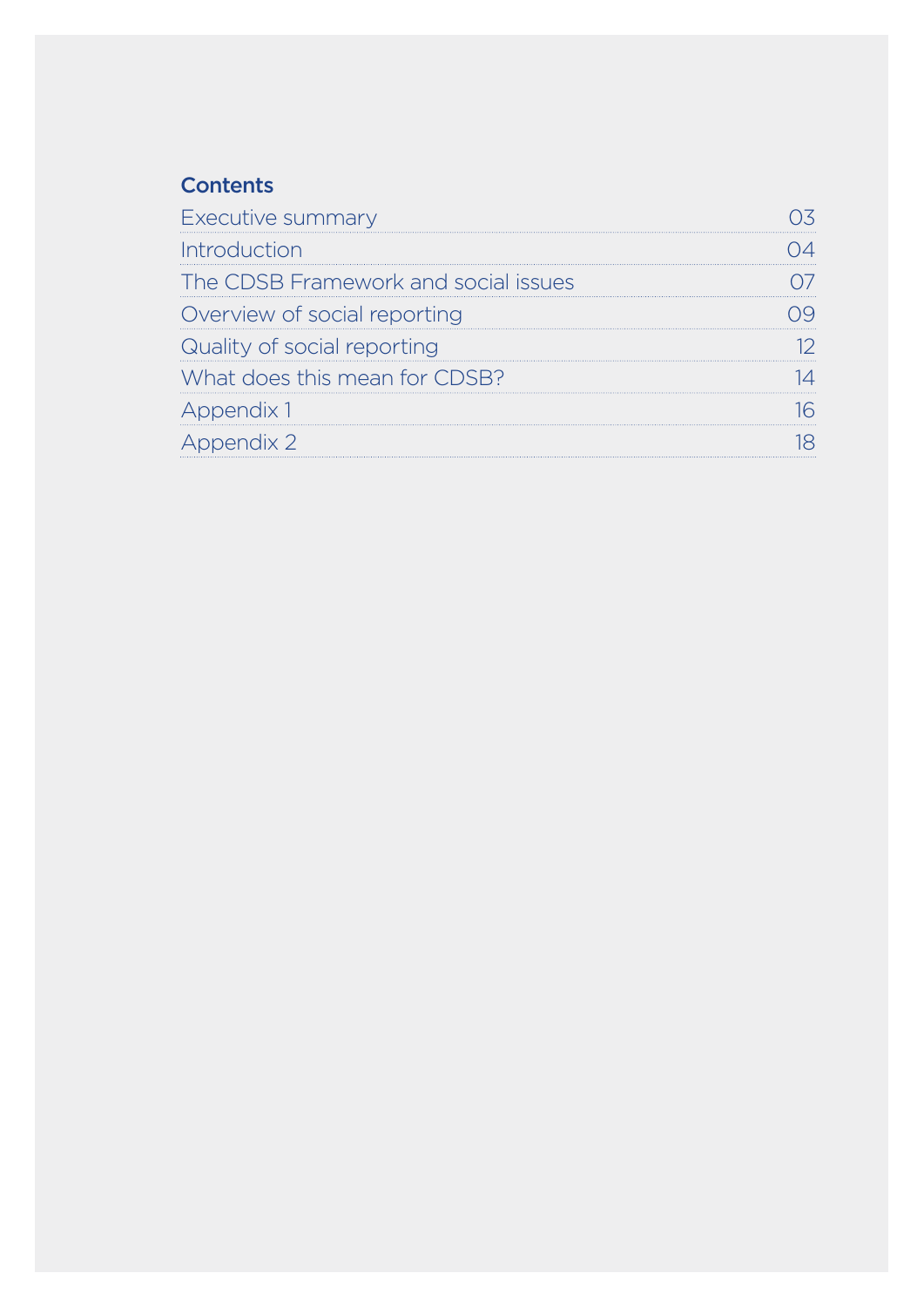### Executive summary

Recent years have seen growth in the understanding of the significance and centrality of social issues to companies globally, with a growing appreciation of the importance of their risks and opportunities to business success. For many companies and market actors, the events of 2020 and the Covid-19 pandemic have rightly underscored the importance of social issues to them and emphasised the need for change across the economy.

In these same years, we have also witnessed an increasing number of requirements around the world seeking the disclosure of social metrics and information, such as in the UK and Australia around modern slavery or in the US on human capital. What's more, it is apparent that the sophistication and comprehensiveness of these social reporting requirements will continue to develop and increasingly focus on the mainstream report<sup>1</sup> for disclosure, as in the case of the proposed Corporate Sustainability Reporting Directive and likely developments in due diligence in the EU.

Our understanding of social and wider sustainability risks and opportunities is also evolving in important ways. Key are the interconnections between social and environmental issues and important implications they can have for company performance. In addition, how we understand materiality is developing, with greater importance placed on the dynamic nature of sustainability issues and their potential financial and business impact.

However, considering the present standard of social reporting, it is clear that many companies are failing to meet current expectations for high-quality disclosure, let alone well prepared for expected market developments. Too often, social disclosures are made up of discrete, unconnected metrics and boilerplate statements, instead of focussing in on the social risks and opportunities that matter most to companies, investors and people.

While there are many contributing factors to these concerns, greater guidance and direction will assist companies in developing mainstream disclosures useful for investors and apace with market developments. Analysis importantly shows a gap for a definitively mainstream reporting approach to financially material social issues. We see that CDSB's approach to corporate disclosure, which is aligned with that of the Task Force on Climate-related Financial Disclosures (TCFD) and the International Financial Reporting Standards (IFRS), could meet this need and significantly benefit the disclosure of financially material social information in the mainstream report.

By focussing reporting on issues that are material to companies and promoting disclosures that are comprehensive, rigorous and well-connected across sustainability and financial information, we see that both report preparers and users could be best served by CDSB's approach. Additionally, building on CDSB's well-developed work on mainstream climate and environmental reporting offers an ideal means of taking account of the increasingly important interconnections across financially material sustainability issues.

For these reasons, CDSB will be expanding its scope to also encompass financially material social issues and update its reporting framework in the coming year. CDSB will consolidate and build on existing best practice and guidance to produce a framework that's well-aligned with mainstream guidance and practice and take further steps to develop reporting practices for financially material social and environmental issues. The updated CDSB Framework will offer companies the evolution in mainstream sustainability reporting they need to understand and control increasingly dynamic sustainability risks and seize the opportunities of transitioning to more equitable and clean models of growth.

This update to the CDSB Framework will be completed at the same time as efforts by the IFRS Foundation to establish an International Sustainability Standards Board (ISSB), which CDSB is in support of and contributing to. If established, CDSB sees that the findings and technical resources of this update to the CDSB Framework will be beneficial to the standardsetting work of the future ISSB.

<sup>1</sup> Mainstream reports are the annual reporting packages in which organisations are required to deliver their audited financial results under the corporate, compliance or securities laws of the country in which they operate.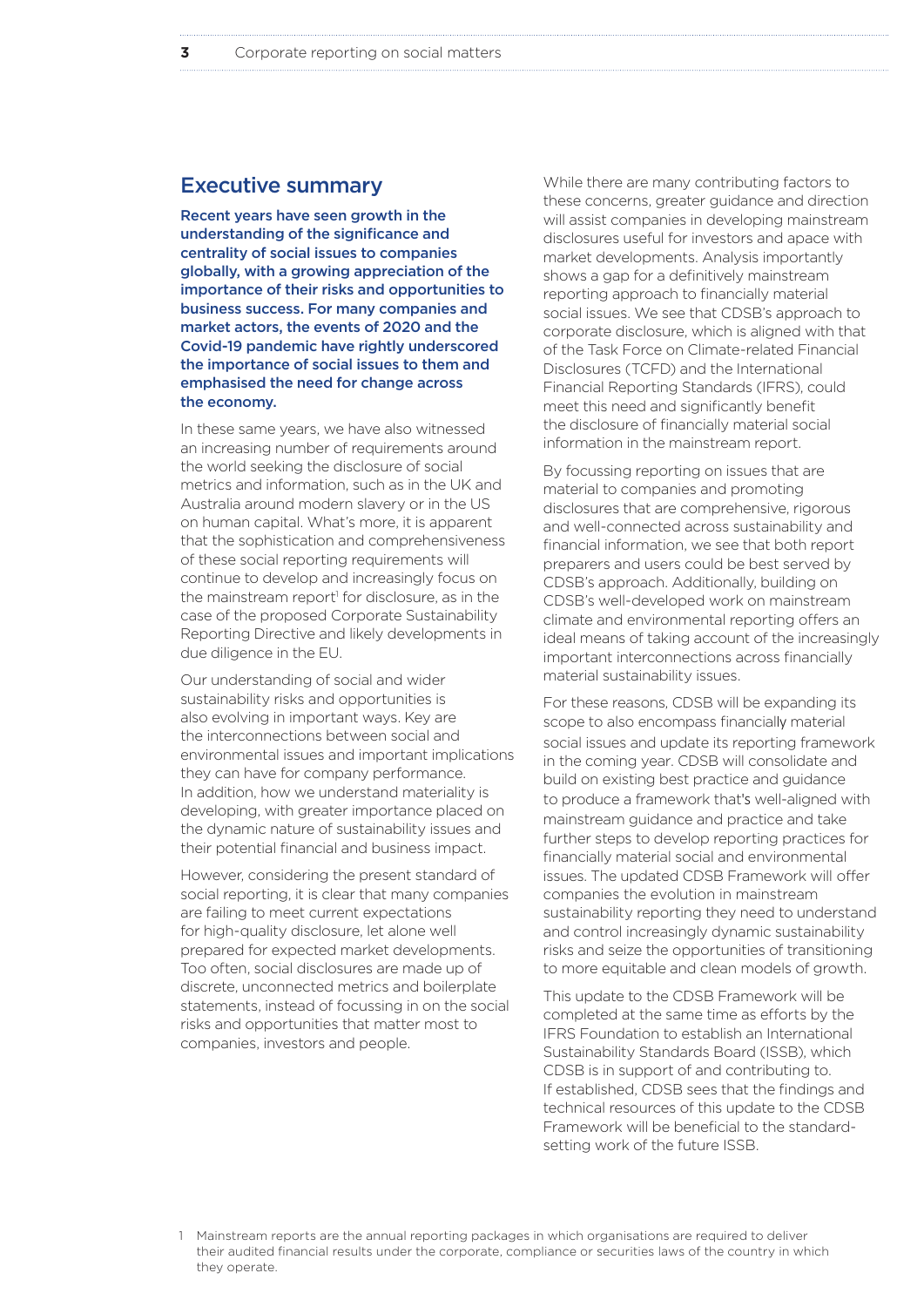# Introduction

"The more your company can show its purpose in delivering value to its customers, its employees, and its communities, the better able you will be to compete and deliver long-term, durable profits for shareholders."

Larry Fink's 2021 letter to CEOs<sup>2</sup>

The Covid-19 pandemic has brought disruption to the world that in 2019 would have been unimaginable to nearly all. Like all times of disruption, the pandemic has surfaced tensions, inequalities and injustices that long predate 2020. As data becomes clearer, we see that the impacts of the virus are far from indiscriminate, following existing and intersecting social fault lines of race, class, deprivation, and health.<sup>3</sup> In connection, the crisis has demonstrated, no matter the circumstances, the simple fact of who must still go to work, and who the workers and organisations are that constitute the foundations on which our societies and prosperity lie. This demonstration has further revealed the widespread undervaluing of such crucial labour, whether through poor hourly rates, precarious contracts, or unsafe working conditions.

It is the case, though, that most companies, if not all, have over the last year connected the importance of their employees and relationships through the value chain to their success. The process of suddenly and wholly reimagining how we work in these conditions has necessitated an evaluation of what is truly essential for the functioning of companies around the world. This builds on the growing understanding of the importance of intangibles to corporate value and performance, which today account for an estimated 90% of S&P 500's market value.4 The financial materiality of social issues and the risks and opportunities they pose have never been higher up on the agenda for many companies.

The importance of social issues and of relevant, high-quality and decision-useful information is also increasingly clear across the market, as evidenced by Larry Fink's most recent letter to CEOs. Following 2020, the momentum around social issues has grown further. There are ambitions around the world to build back better and more effectively respond to existing inequalities and injustices. As part of such efforts, regulators are increasingly requiring the largest companies to report consistently and comparably on social topics and against specific metrics. Importantly, there is mounting emphasis in major economies like the EU and US for corporate reporting on financially material social in the mainstream report.

At the same time, though, there is growing concern about the quality of social information available to investors and the market. Where in other areas of corporate reporting on sustainability issues there has been step changes in reporting, most notably on climaterisk, the same cannot be said for many social issues. A lack of high-quality information on material social issues frustrates effective capital allocations and also hinders companies – it exposes them to risks, leaves opportunities unrealised, and undermines value creation.

- 2 BlackRock (2021) Larry Fink's 2021 letter to CEOs. [Online]. Available from: https://www.blackrock.com/ corporate/investor-relations/larry-fink-ceo-letter
- 3 Stiglitz, J. (2020) Conquering the Great Divide. [Online]. Available from: https://www.imf.org/external/pubs/ ft/fandd/2020/09/COVID19-and-global-inequality-joseph-stiglitz.htm
- 4 Jarzebowski, M. (2020 As Intangible Assets Grow, So Does the Role of ESG Standards. [Online]. Available from: https://www.forbes.com/sites/forbesfinancecouncil/2021/12/29/as-intangible-assets-growso-does-the-role-of-esg-standards/?sh=152da52d4d44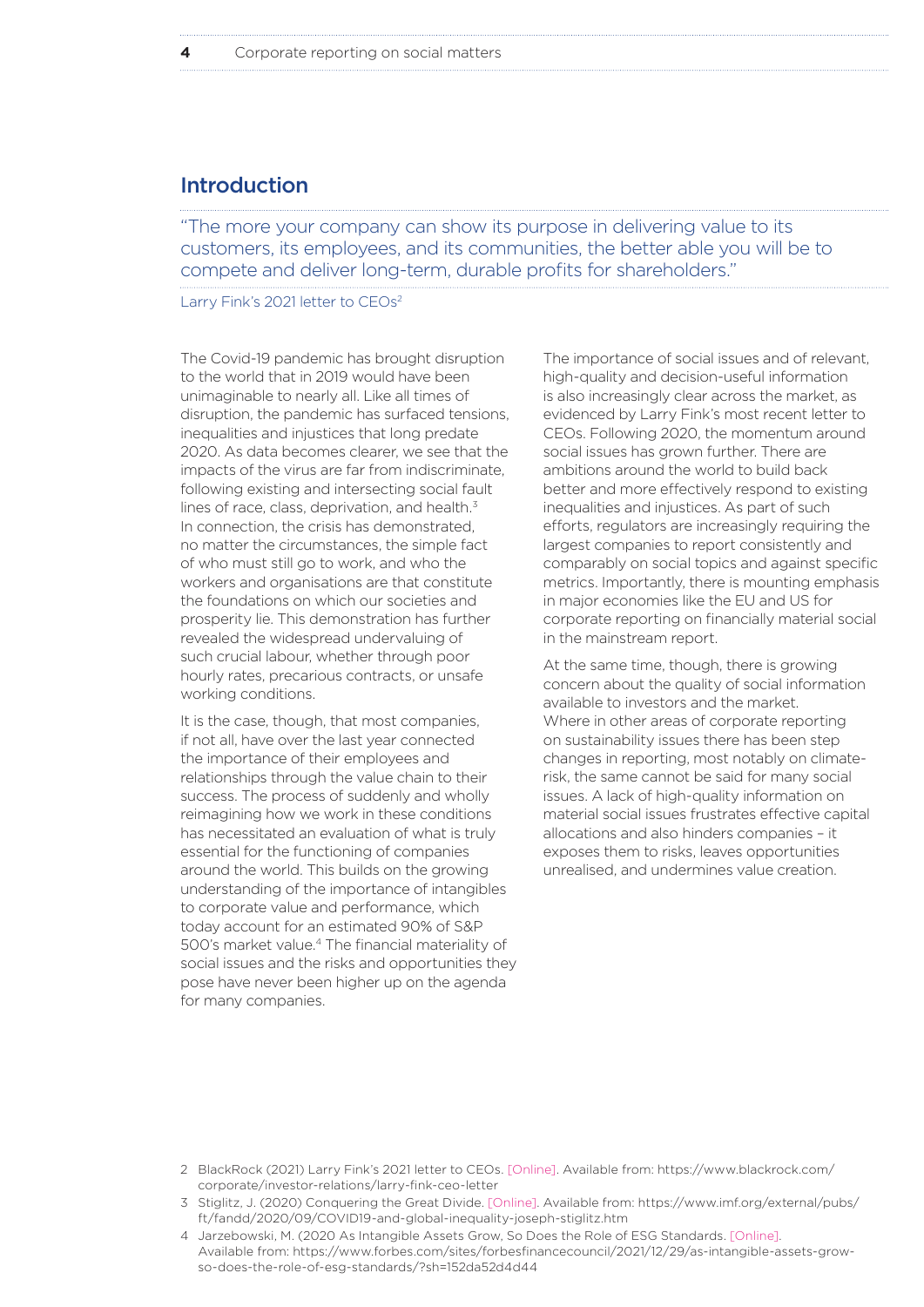As investor and market demands grow around social reporting, with greater emphasis on financial materiality and mainstream reporting, there risks being a greater deficit in high-quality and decision-useful social information. Indeed, this is especially the case when we appreciate two other connected factors that are increasingly important to corporate sustainability and reporting, and whose significance was underlined during the pandemic. First, are the vital interconnections between social and environmental issues faced by companies, and important financial and strategic implications these relationships may pose to them.

And second, the nested and dynamic nature of materiality for companies (see Figure 1), where risks and opportunities may quickly move from being important for impact measures to being important to the financial bottom line, as has

been explored by CDSB with other reporting organisations.5

These concerns with the quality and usefulness of current social reporting, the growing demands from the market and regulators around financially material and mainstream social information, and the important interlinkages between social and environmental issues raises important questions for reporting organisation. Are existing reporting frameworks and standards equipped for delivering financially material and decision-useful social information? What developments are necessary to keep pace with market developments in this space? And for CDSB, whether its approach and the principles and reporting requirements of the CDSB Framework could benefit the disclosure of financially material social information also?

#### Figure 1 – Representation of dynamic and nested materiality. (Source: https:// impactmanagementproject.com/structured-network/statement-of-intent-to-work-togethertowards-comprehensive-corporate-reporting/)



\*Including assumptions and cashflow projections

5 CDP, CDSB, GRI, IIRC and SASB (2020) Statement of intent to work together towards comprehensive corporate reporting. [Online]. Available from: https://impactmanagementproject.com/structured-network/ statement-of-intent-to-work-together-towards-comprehensive-corporate-reporting/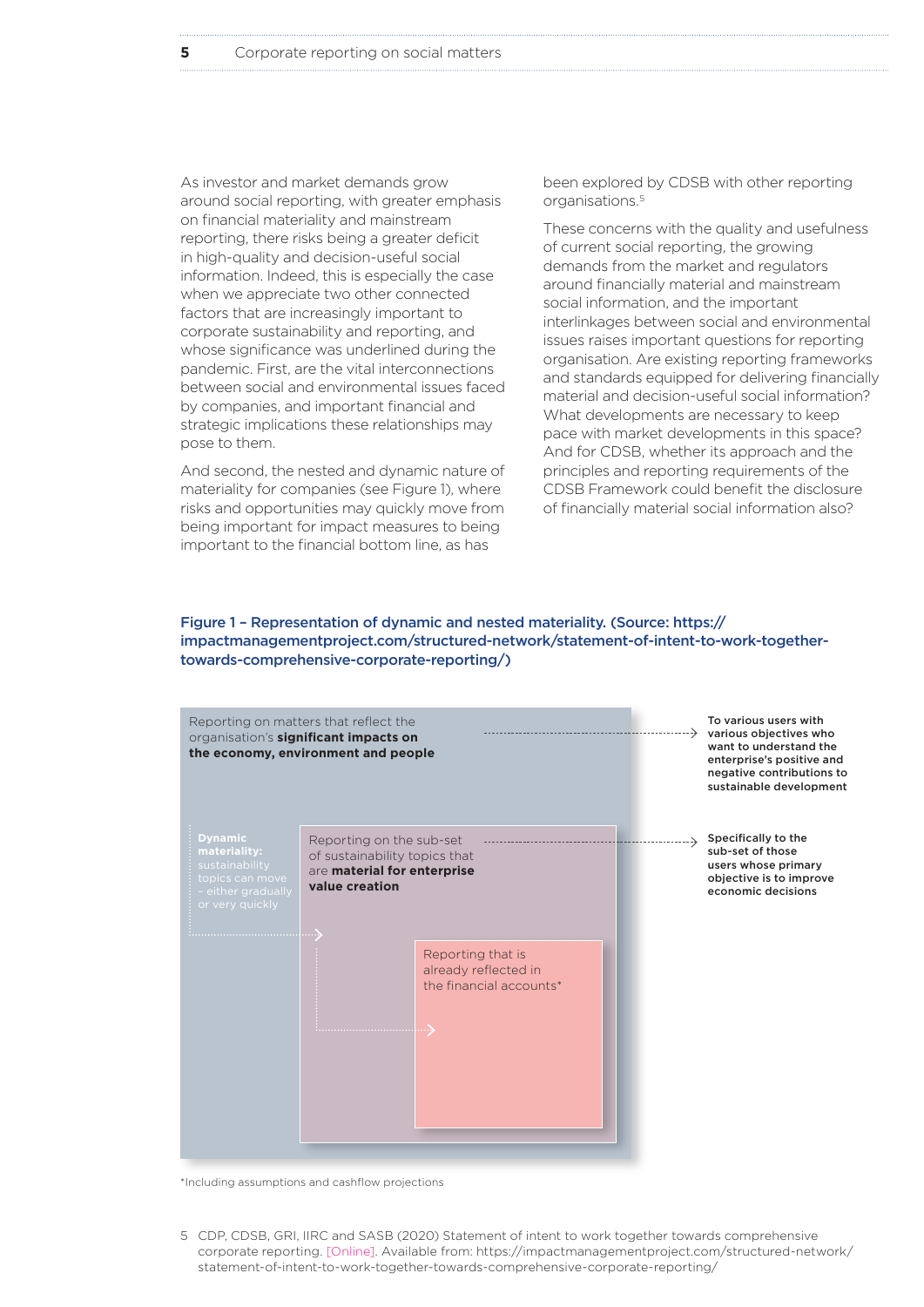#### Paper outline

1. First, an explanation of CDSB's approach is provided, explaining how the CDSB Framework and its principles and requirements could be beneficial to reporting financially material social as well environmental issues.

2. Second, a survey is offered of key reporting regulations and expected regulatory developments and the present suite of reporting frameworks and standards for social issues, with gaps and concerns identified for potential development.

3. Third, drawing on existing and new research and engagement with stakeholders and experts, a review of the quality of current social reporting is presented, with key limitations and broader issues with reporting highlighted.

4. From these two sets of findings, it is argued that the approach offered by the CDSB Framework would benefit report preparers and users for financially material social as well as environmental issues, providing the market with the means for TCFD-style reporting across sustainability topics. It is therefore proposed that CDSB widens its scope to include social issues and accordingly develop its reporting framework and technical work.

5. Finally, it is set out that the update of the CDSB Framework needs to be an act of evolution as well consolidation, with identification of important areas of development for the immediate and longerterm work of CDSB, before a set of next steps are provided.

This paper seeks to answer these questions and does so in appreciation of the important developments underway within the IFRS Foundation and the proposed establishment of the ISSB to accompany the International Accounting Standards Board (IASB).<sup>6</sup> CDSB is wholly supportive of this work, aligned with its ambitions, and is at the time of writing supporting efforts towards the establishment of the ISSB via participation in the Technical Readiness Working Group (TRWG).

The research and findings of this paper and planned technical developments going forward will likewise feed into work of the future ISSB as it moves ahead as planned with issues beyond climate in 2022, accelerating the development of global sustainability-related standards.

<sup>6</sup> IFRS Foundation (2021) IFRS Foundation Trustees announce strategic direction and further steps based on feedback to sustainability reporting consultation. [Online]. Available from: https://www.ifrs.org/news-andevents/news/2021/03/trustees-announce-strategic-direction-based-on-feedback-to-sustainability-reportingconsultation/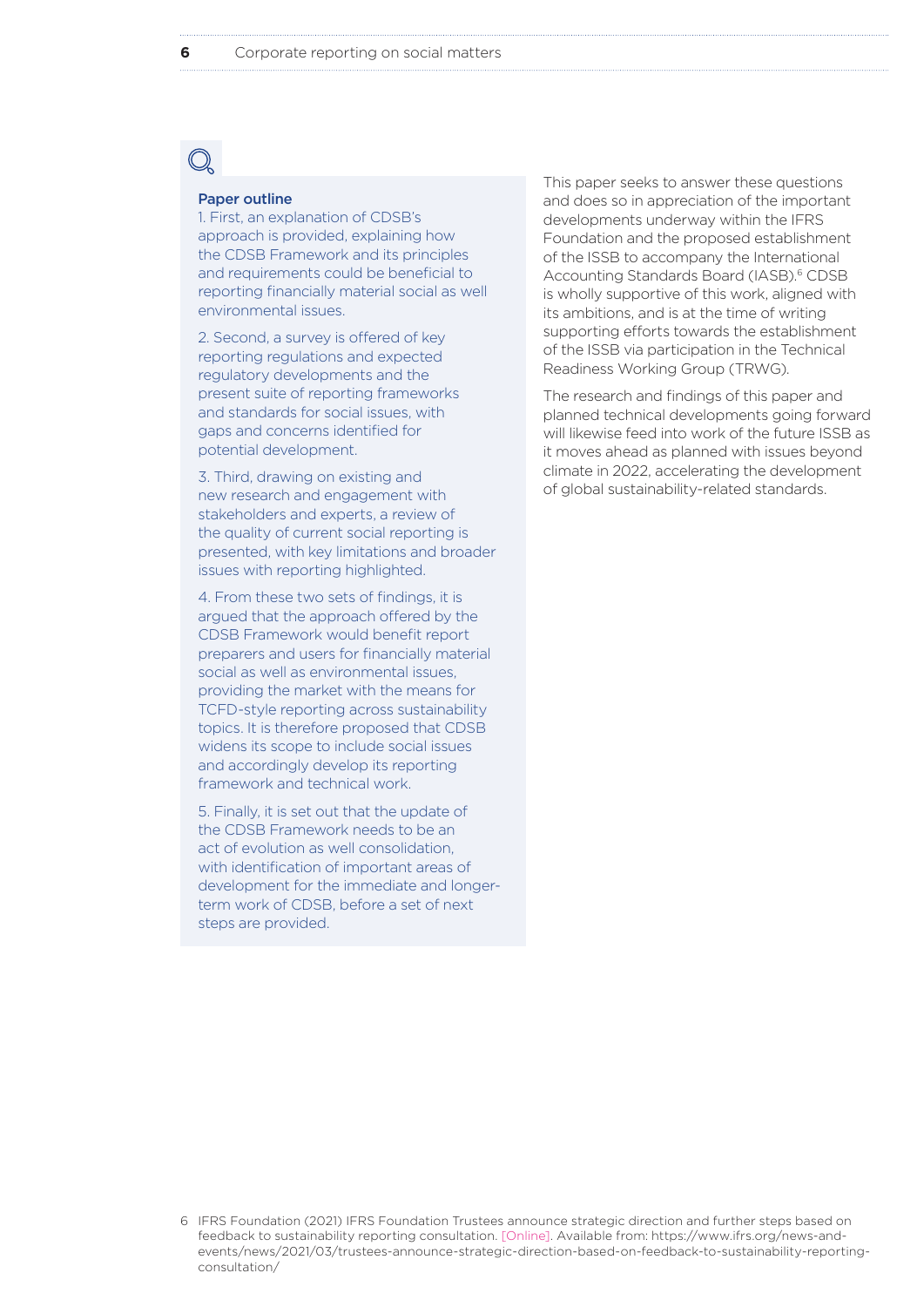# The CDSB Framework and social issues

The CDSB Framework is designed around the existing components and structures of the mainstream report and encourages companies to employ the same materiality definition when reporting climate and environmental information as that used for all other information in the mainstream report.

As such, the CDSB and its framework are aligned with the ambitions and approach of the IFRS and the TCFD. The framework does not seek to reinvent the wheel but uses the trusted and well understood forms of the mainstream report to the benefit of reporting financially material environmental information. This approach emphasises the importance of detailing and justifying the governance and management arrangements in place for climate and environmental issues financially material to the company as well as the procedures and tools employed to understand and respond to the dependencies and risks connected to these issues. CDSB seeks to apply the rigour of the mainstream report to climate and environmental information to ensure that it is relevant, high quality and decision useful to investors.

The CDSB's seven reporting principles underpin the twelve reporting requirements offered in the framework (see Tables 1 and 2).7 These requirements are centred on the financially material dependencies and risks of each company, encouraging deeply coherent and contextualised disclosures across areas such as governance, strategy, performance, and outlook, and are wholly aligned with the TCFD Recommendations (see Table 3).<sup>8</sup> The CDSB Framework is focused on going beyond discrete metrics and standardised statements and enhancing reporting on climate and environmental issues to the specificity of each company and its operations and ambitions. The framework seeks to offer investors a fuller qualitative and quantitative understanding of the risks and opportunities that a company faces and how well adapted the company is to ensuring value creation over the short, medium, and long term.

Table 1 and Table 2 (below), respectively show the reporting principles and reporting requirements of the CDSB Framework.

| <b>Table 1: Principles</b>       |                                 |               |
|----------------------------------|---------------------------------|---------------|
| P1. Relevance<br>and materiality | P2. Faithfully<br>represented   | P3. Connected |
| P4 Consistent<br>and comparable  | P5. Clear and<br>understandable | P6 Verifiable |
| P7. Forward<br>سمناءها           |                                 |               |

looking

|                                              | <b>Table 2: Reporting requirements</b>                |                                       |
|----------------------------------------------|-------------------------------------------------------|---------------------------------------|
| REQ-01.<br>Governance                        | REQ-02.<br>Policies,<br>strategies<br>and targets     | REQ-03.<br>Risks and<br>opportunities |
| REQ-04.<br>Sources of<br>material impact     | REQ-05.<br>Performance<br>and comparative<br>analysis | REQ-06.<br>Outlook                    |
| <b>REQ-07.</b><br>Organisational<br>boundary | REQ-08.<br>Reporting<br>policies                      | REQ-09.<br>Reporting period           |
| <b>REQ-10.</b><br>Restatements               | <b>REQ-11.</b><br>Conformance                         | REQ-12.<br>Assurance                  |

Taken broadly, then, the principles and requirements of the CDSB Framework are wholly appropriate for companies seeking to report effectively on its financially material social issues, with none of content elements unsuitable for these issues. The CDSB Framework could very much be adapted while maintaining its structure and overall ambition to encompass and interconnect environmental and social risks and opportunities for the benefit of report preparers and users. By adapting and updating the CDSB Framework, we could see the extension of TCFD-style reporting from climate to encompass all sustainability issues financially material for companies (see Table 3).

8 Task Force on Climate-related Financial Disclosures (2017) Final Report: Recommendations of the Task Force on Climate-related Financial Disclosures. [PDF]. Available from: https://assets.bbhub.io/company/ sites/60/2020/10/FINAL-2017-TCFD-Report-11052018.pdf

<sup>7</sup> Climate Disclosure Standards Board (2019) CDSB Framework for reporting environmental and climate change information. [PDF]. Available from: https://www.cdsb.net/sites/default/files/cdsb\_framework\_2019\_v2.2.pdf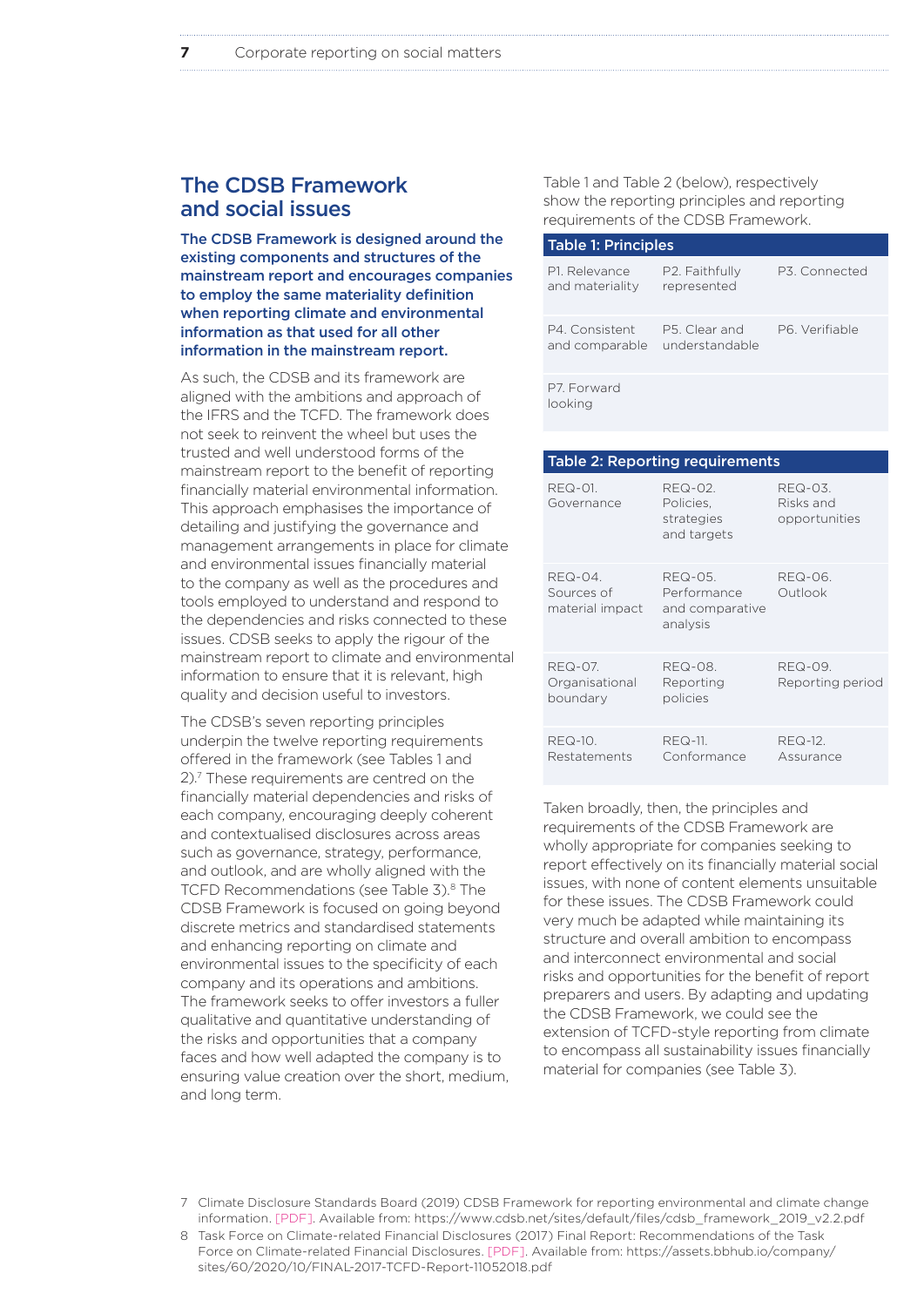With its clear and consistent approach to materiality and emphasis on the rigour and context of the mainstream report, an updated CDSB Framework could provide companies with the guidance needed to disclose relevant organisational and strategic information on their most important social concerns. Indeed, building on the organisation's expertise and experience in climate and environmental risks for companies, CDSB sees that this postulated evolution could provide the means of developing reporting guidance that better accounts for the important and deep interconnections of environmental and social risks and opportunities.

Table 3 illustrates the alignment of the TCFD Recommendations and the reporting requirements of the CDSB Framework.

It is appreciated that such a hypothesised expansion of the scope of the CDSB Framework would raise concerns on account of doubling efforts or creating confusion. CDSB has worked to harmonise the reporting landscape in many different ways, such as through the Corporate Reporting Dialogue and helping develop the Reporting Exchange, and is presently doing so in contributing to the IFRS Foundation's work to establish the ISSB. But such concerns of confusion need to be balanced with ensuring high-quality and decision-useful information is disclosed to the market on social and other financially material issues. This, CDSB believes, is best achieved through the mainstream reporting model and in connection with other sustainability and financial information.

| <b>Table 3: TCFD Recommendations</b>                                                                                                                                                |                                                   |
|-------------------------------------------------------------------------------------------------------------------------------------------------------------------------------------|---------------------------------------------------|
| <b>TCFD Recommendations</b>                                                                                                                                                         | <b>Key components of</b><br><b>CDSB Framework</b> |
| Governance (a) Describe the board's oversight of climate-related risks<br>and opportunities                                                                                         | <b>REQ-01</b>                                     |
| Governance (b) Describe management's role in assessing and<br>managing climate-related risks and opportunities                                                                      | REQ-01, REQ-02 and REQ-03                         |
| Strategy (a) Describe the climate-related risks and opportunities the<br>organisation has identified over the short, medium, and long term                                          | REQ-03 and REQ-06                                 |
| Strategy (b) Describe the impact of climate-related risks and<br>opportunities on the organisation's businesses, strategy,<br>and financial planning                                | REQ-02, REQ-03 and REQ-06                         |
| Strategy (c) Describe the resilience of the organisation's strategy,<br>taking into consideration different climate-related scenarios, including<br>a 2°C or lower scenario         | REQ-03 and REQ-06                                 |
| Risk Management (a) Describe the organisation's processes for<br>identifying and assessing climate-related risks                                                                    | REQ-01, REQ-02 and REQ-03                         |
| Risk Management (b) Describe the organisation's processes for<br>managing climate-related risks                                                                                     | REQ-01, REQ-02 and REQ-03                         |
| Risk Management (c) Describe how processes for identifying,<br>assessing, and managing climate-related risks are integrated into the<br>organisation's overall risk management      | REQ-01, REQ-02, REQ-03 and<br>$RFO-06$            |
| Metrics and Targets (a) Disclose the metrics used by the organisation<br>to assess climate-related risks and opportunities in line with its<br>strategy and risk management process | REQ-02, REQ-04, REQ-05 and<br><b>REQ-06</b>       |
| Metrics and Targets (b) Disclose Scope 1, Scope 2, and, if appropriate,<br>Scope 3 greenhouse gas (GHG) emissions, and the related risks                                            | REQ-04 and REQ-05                                 |
| Metrics and Targets (c) Describe the targets used by the organisation<br>to manage climate-related risks and opportunities and performance<br>against targets                       | <b>REQ-02</b>                                     |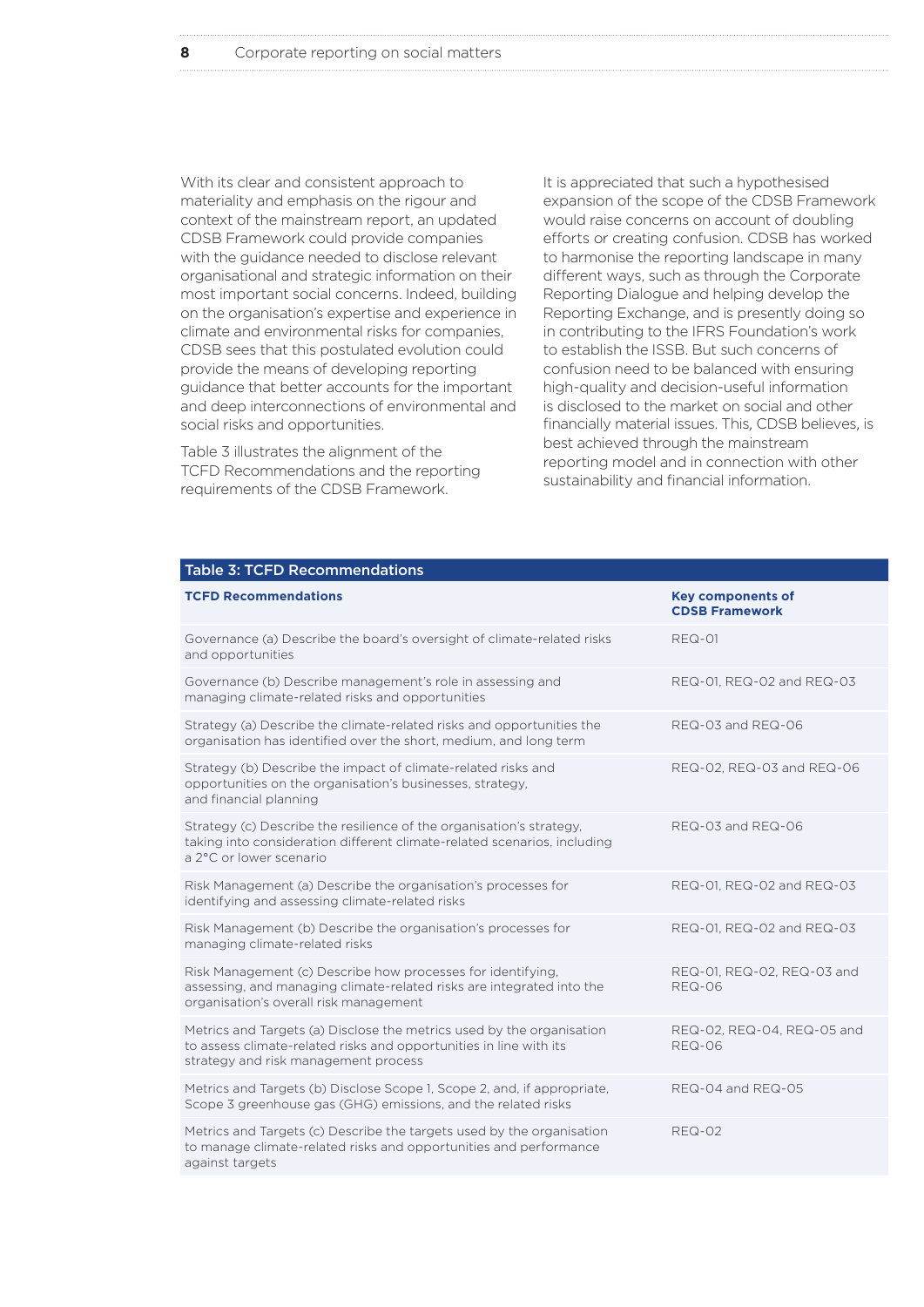# Overview of social reporting

#### Reporting requirements

In jurisdictions around the world, reporting requirements have been formulated to mandate or encourage the disclosure of social-related information from the largest companies.<sup>9</sup> These reporting requirements serve different purposes, using differing channels accordingly. In most countries, for example, companies are expected to report on incidents of unsafe working conditions or workplace accidents to designated authorities through special submissions. Alongside such disclosures, regulators are increasingly requiring companies to report in a public-oriented manner on matters relating to human rights, equality and diversity, labour practices, and customer and stakeholder relations.

In both the UK and Australia, designated companies are expected to produce statements on due diligence and management around modern slavery in their direct operations and supply chains. In the UK, this statement is to be published on the company's website,<sup>10</sup> while in Australia it is submitted to a publicly accessible repository site.11 The usefulness of these modern slavery statements, though, has been brought into question on accounts of quality and granularity.12 Compiling disclosures online is used similarly in the UK for its gender pay gap reporting, which requires companies with over 250 employees to report against a specified set of metrics.13

Major economies around the world are also mandating disclosure on social issues in the mainstream reporting channels of companies. Last year, the SEC in the US introduced that publicly listed companies should disclose in their filings, when material, their human capital resources and any associated objectives and measures.14 Across the EU, the Non-Financial Reporting Directive has led large public-interest companies to report on issues pertaining to, amongst others, social and employee matters and respect for human rights, and the related policies, outcomes, risks, and indicators.15 Importantly, the current review of the directive, in the shape of the proposed Corporate Sustainability Reporting Directive (CSRD), envisages mandating similar disclosures for large and listed companies operating in the EU in their mainstream reports and require mandatory assurance of the information.16 Moreover, the EU is in the process of introducing legislation that would make human rights and ESG due diligence across supply chains an obligation for many companies operating in the EU, which could reframe the materiality of such issues for companies.17

- 9 See, for example, The Reporting Exchange. Available from: https://www.reportingexchange.com/
- 10 United Kingdom. Modern Slavery Act 2015. [Online]. Available from: https://www.legislation.gov.uk/ ukpga/2015/30/contents/enacted
- 11 Australia. Modern Slavery Act 2018. [Online]. Available from https://www.legislation.gov.au/Details/ C2018A00153
- 12 Business and Human Rights Resource Centre and Modern Slavery Registry (2021) Modern Slavery Act: Five Years of Reporting. [PDF]. Available from: https://media.business-humanrights.org/media/documents/ Modern\_Slavery\_Act\_2021.pdf
- 13 United Kingdom. The Equality Act 2010 (Gender Pay Gap Information) Regulations 2017. [Online]. Available from: https://www.legislation.gov.uk/ukdsi/2017/9780111152010
- 14 Securities and Exchange Commission (2020) SEC Adopts Rule Amendments to Modernize Disclosures of Business, Legal Proceedings, and Risk Factors Under Regulations S-K. [Online]. Available from: https://www.sec.gov/news/press-release/2020-192
- 15 European Union. Directive 2014/95/EU of the European Parliament and of the Council of 22 October 2014. [Online]. Available from: https://eur-lex.europa.eu/legal-content/EN/TXT/?uri=CELEX%3A32014L0095
- 16 European Union. Proposal for a Directive of the European Parliament and of the Council amending Directive 2013/34/EU, Directive 2004/109/EC, Directive 2006/43/EC and Regulation (EU) No 537/2014, as regards corporate sustainability reporting. [Online]. Available from: https://eur-lex.europa.eu/legal-content/EN/ TXT/?uri=CELEX:52021PC0189
- 17 European Parliament. European Parliament resolution of 10 March 2021 with recommendations to the Commission on corporate due diligence and corporate accountability. [PDF]. Available from: https://www.europarl.europa.eu/doceo/document/TA-9-2021-0073\_EN.pdf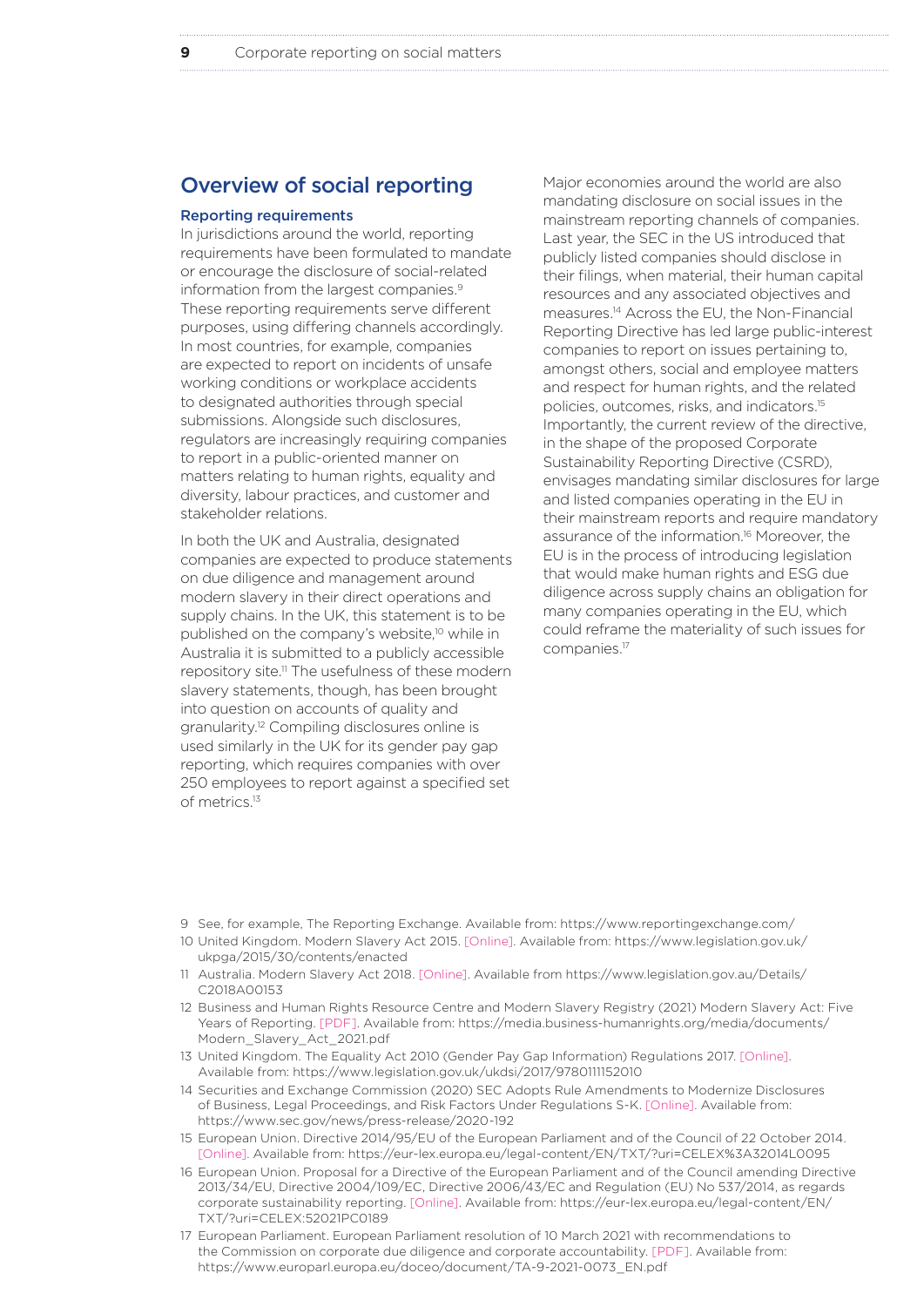In addition to this sample of national and regional regulations, international organisations have set out principles and expectations for companies around the world on social matters. The ILO's eight fundamental conventions have been implemented around the world, establishing the basic principles and rights of work.18 Six of the ten principles of the UN Global Compact, which are derived from the agreements of different UN bodies, pertain to labour and human rights issues. In more detail, the UN Guiding Principles Reporting Framework sets out the expectations for embedding and reporting on the UN Guiding Principles on Business and Human Rights.19 Formed of seven overarching principles and eight key questions for companies to answer, with 23 more detailed questions designed to further practice and reporting, the framework sets clear asks for the governance and management of human rights risks.20 The OECD Guidelines for Multinational Enterprises lays out expectations for responsible business practice, encouraging companies to report on its policies and performance around, for interests of this paper, human rights, employment and industrial relations, and consumer relations.21 Moreover, the OECD has also produced due diligence guidance, which sets out six key processes for multinationals and other appropriate companies.<sup>22</sup>

These regulations and international norms demonstrate the centrality of social issues to understandings and measures of responsible and sustainable business practice. While the considered regulations do demonstrate development in social reporting practices, with steps towards higher-quality, mainstream reporting on these issues, there has not yet been similar innovation as we have seen in environmental reporting with the growing market and regulatory support around the TCFD and the mainstreaming of climate risk.

#### Reporting frameworks and standards

Alongside these regulations and international norms, a growing number of organisations and initiatives offer the market voluntary frameworks and standards that are designed to enhance the management of social issues and associated disclosure. In Appendix 1, a summary of key frameworks, standards and initiatives is offered, taking note of their purpose, scope, audience, and channel of disclosure.

While it is the case that each seeks companies to develop high-quality, decision-useful, and impactful social information, the frameworks and standards studied possess different users, reporting channels and ambitions for the information. For example, GRI focusses on a multi-stakeholder approach centred on the reporting entity's impacts that has typically been disclosed in separate sustainability reports, while SASB's standards and metrics are designed to cater for the information needs of investors to affect capital decisions. These differing perspectives and ambitions can each serve corporates uniquely, but they do also raise issues of potential overlap, duplication and unnecessary difference, especially when companies use combinations of frameworks and standards. For example, the social metrics recommended by World Economic Forum (WEF) are drawn from the work of both GRI and SASB, amongst others. This presents the question of how a company should navigate these similarities and differences.

<sup>18</sup> ILO Conventions are available from: https://www.ilo.org/global/standards/introduction-to-internationallabour-standards/conventions-and-recommendations/lang--en/index.htm

<sup>19</sup> United Nations (2011) Guiding Principles on Business and Human Rights. [PDF]. Available from: https://www.ohchr.org/documents/publications/guidingprinciplesbusinesshr\_en.pdf

<sup>20</sup>Shift and Mazars (2015) UN Guiding Principles Reporting Framework. [PDF]. Available from: https://www.ungpreporting.org/wp-content/uploads/UNGPReportingFramework\_2017.pdf

<sup>21</sup> OECD (2011) OECD Guidelines for Multinational Enterprises. [PDF]. Available from: https://www.oecd.org/ daf/inv/mne/48004323.pdf

<sup>22</sup> OECD (2018) OECD Due Diligence Guidance for Responsible Business Conduct. [PDF]. Available from: for http://mneguidelines.oecd.org/OECD-Due-Diligence-Guidance-for-Responsible-Business-Conduct.pdf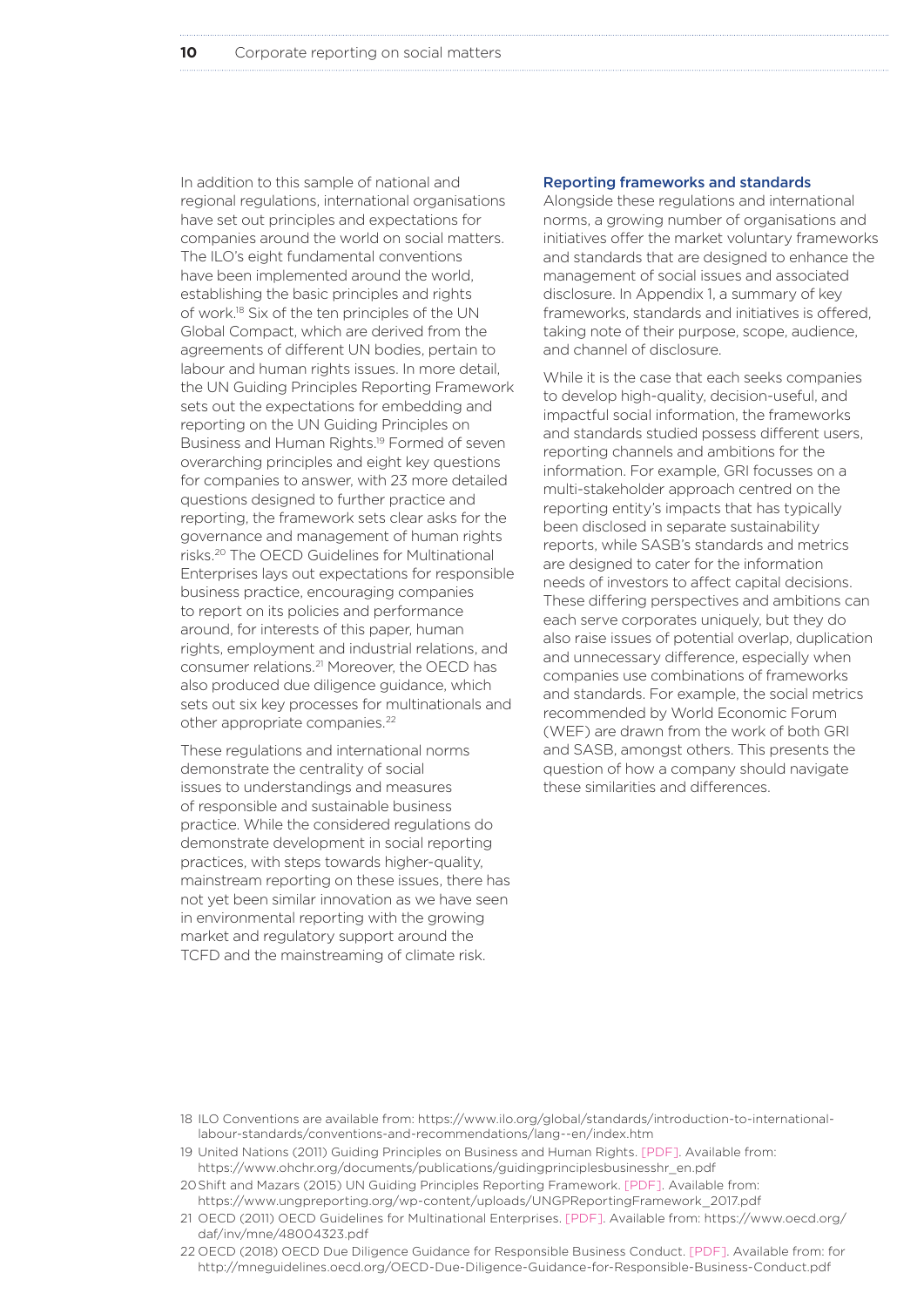Another point of divergence for the frameworks, standards, and guidance is the definitions they employ for the "S" of ESG. For those focussed on providing companies with standardised metrics, such as GRI, SASB and WEF, these definitions are composed more substantively from the numerous topics they have designed their indicators around. By contrast, the Capitals Coalition and IIRC – like CDSB – are principlesbased and therefore employ more overarching definitions of human and social capital to assist companies in organising their thinking and action, with both organisations illustrating their definitions with topics that overlap with those used by the standard setters. The high level of similarity between these definitions indicates a more aligned understanding of broadly what matters for business and society, but the differences that do exist hinder the complementarity of the resources, creating burden for companies wishing to use them together.

Of the highlighted initiatives, the majority focus on providing companies with a standardised set of social indicators and metrics to report against, with the ambition of offering report users with a potential means of achieving consistent and comparable understanding of the social aspects of sustainability. While standardised indicators and data points can certainly contribute to understanding performance against targets and measuring progress, they do not offer all that report users need from preparers on social matters financially material to their companies, such as around the governance and risk management of these issues.

The perspectives, measuring and valuation approaches offered by the Capitals Coalition's Social & Human Capital Protocol is an important means of developing these organisational practises internally. Moreover, the criteria of the WBA assessment can assist companies in developing their approaches and improving the quality of their reporting. The International <IR> Framework, meanwhile, offers companies an approach of reporting to investors and other interested stakeholders with its multi-capital approach, which emphasises the importance of integrated thinking towards long-term value creation. While certainly complementary and sharing much, as has been demonstrated elsewhere, CDSB differs to IIRC by sticking more rigorously to the conventions and expectations of mainstream reporting.

This gap analysis shows that there are many beneficial resources designed to assist companies in reporting on social issues for a range of ambitions. There is not presently, though, a reporting framework for these issues that is committed wholly to the approach, materiality and structures of the mainstream reporting model. This is the approach of CDSB and that of IFRS Foundation's proposed ISSB. These results, taken together with the noted developments towards the mainstream reporting of social issues in regulation, suggests a need for improved guidance for companies on such reporting.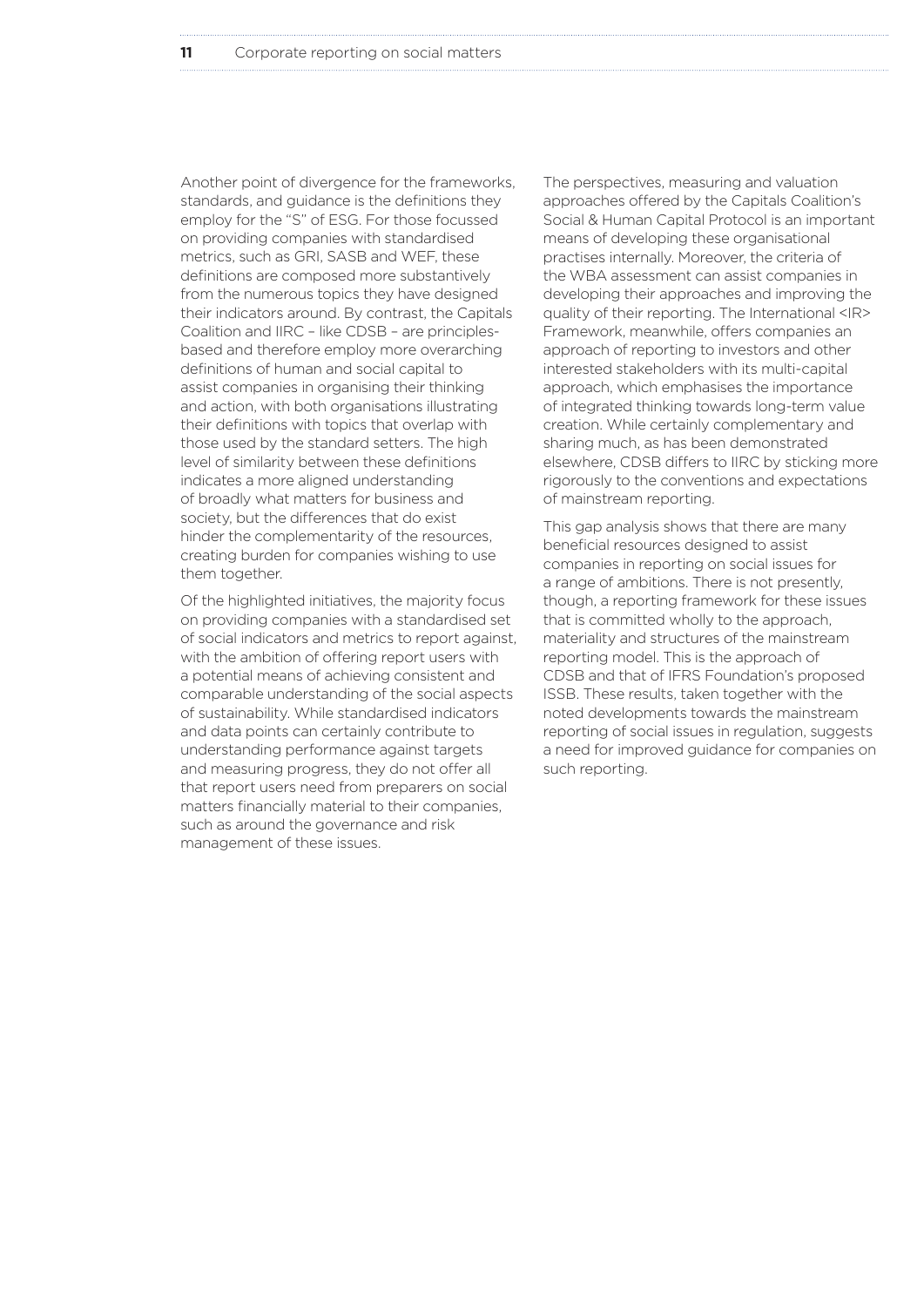# Quality of social reporting

The regulations, frameworks, standards and guidelines exampled above, in combination with many other regional, national, sectoral or issue-specific initiatives, have resulted in a proliferation of disclosures from companies on social issues through various reporting channels. For example, examining a Bloomberg Terminal would show us row-upon-row of discrete disclosures and data points relating to social sustainability from companies around the world. However, we may question the value of these volumes of information in terms of verifiability, consistency, comparability and connection with financial risks and opportunities.

In a study of the social component of around 500 companies' reporting and of eight major ESG rankings, ratings and benchmarks, Shift found that 70% of the indicators were based on words in documents, stated activities and their near-term outputs, with it argued that "the presence of these things is often not a good indicator of whether a company is managing risks to people effectively." Instead, it was argued that attention should be paid to those indicators that are hard-wired into the business model, governance, and management of companies.23 The last year has offered two examples that could be understood as illustrating this present deficiency: Rio Tinto, regarded as an industry leader on social matters, destroyed two sacred sites in Australia despite the protests of the Puutu Kunti Kurrama and Pinikura peoples;<sup>24</sup> and Boohoo, graded AA by the rating agency MSCI, was uncovered to source clothes made by workers paid far below the minimum wage in the UK and subject to unsafe conditions.25

Similar such findings can be found in the work of the Corporate Human Rights Benchmark and the Workforce Disclosure Initiative, two projects assessing the quality of corporate actions and reporting on workplace and human rights issues. The 2020 findings of the former show poor results from the majority of companies, with only slow progress in practice and disclosure noted across sectors. In particular, the authors of the report draw attention to companies failing to meet investors' expectations on human rights due diligence, and a concerning disconnect apparent between companies' commitments and disclosed strategies on human rights and impacts on the ground.26

The most recent results from the Workforce Disclosure Initiative show low completion rates to the annual survey, with the most experienced companies still completing less than half of the questions. The areas with the lowest completion were the composition, compensation and development of direct employees, and the structure of supply chains and workers' rights within them. The report highlights that companies commonly have policies or commitments in place but provide little information on how they are implemented, a finding which adds further weight to the concerns raised by Shift.<sup>27</sup>

To gather a perspective on mainstream reporting on social issues, CDSB has analysed data collected by the World Business Council for Sustainable Development (WBCSD) on the risk disclosures made by close to 300 companies in their 2018, 2019 and 2020 sustainability and mainstream reports (see Figure 2). Comparing the ESG risks identified and reported by companies in their mainstream and sustainability reports, we find the greatest misalignment of reported risks related to social and human rights issues over the three years.

23 Rees, C. and Eccles, R.G. (2020) Quantify Your Company's Impact on People. [Online]. Available from: https:// hbr.org/2020/09/quantify-your-companys-impact-on-people

- 24 Cochrane, G. (2020) Rio Tinto's aboriginal desecration shows folly of rote ESG. [Online]. Available from: https://www.ft.com/content/1c8bf4e9-2358-4850-9733-c5705033f873
- 25 Mooney, A. and Nilsson, P. (2020) Why did so many ESG funds back Boohoo? [Online]. Available from: https://www.ft.com/content/ead7daea-0457-4a0d-9175-93452f0878ec
- 26World Benchmarking Alliance (2020) Corporate Human Rights Benchmark: 2020 Key Findings. [PDF]. Available from: https://assets.worldbenchmarkingalliance.org/app/uploads/2020/11/WBA-2020-CHRB-Key-Findings-Report.pdf
- 27 Workforce Disclosure Initiative (2020) Workforce Disclosure in 2019: Trends and Insights. [PDF]. Available from: https://shareaction.org/wp-content/uploads/2020/04/WDI-findings-report-2019-web.pdf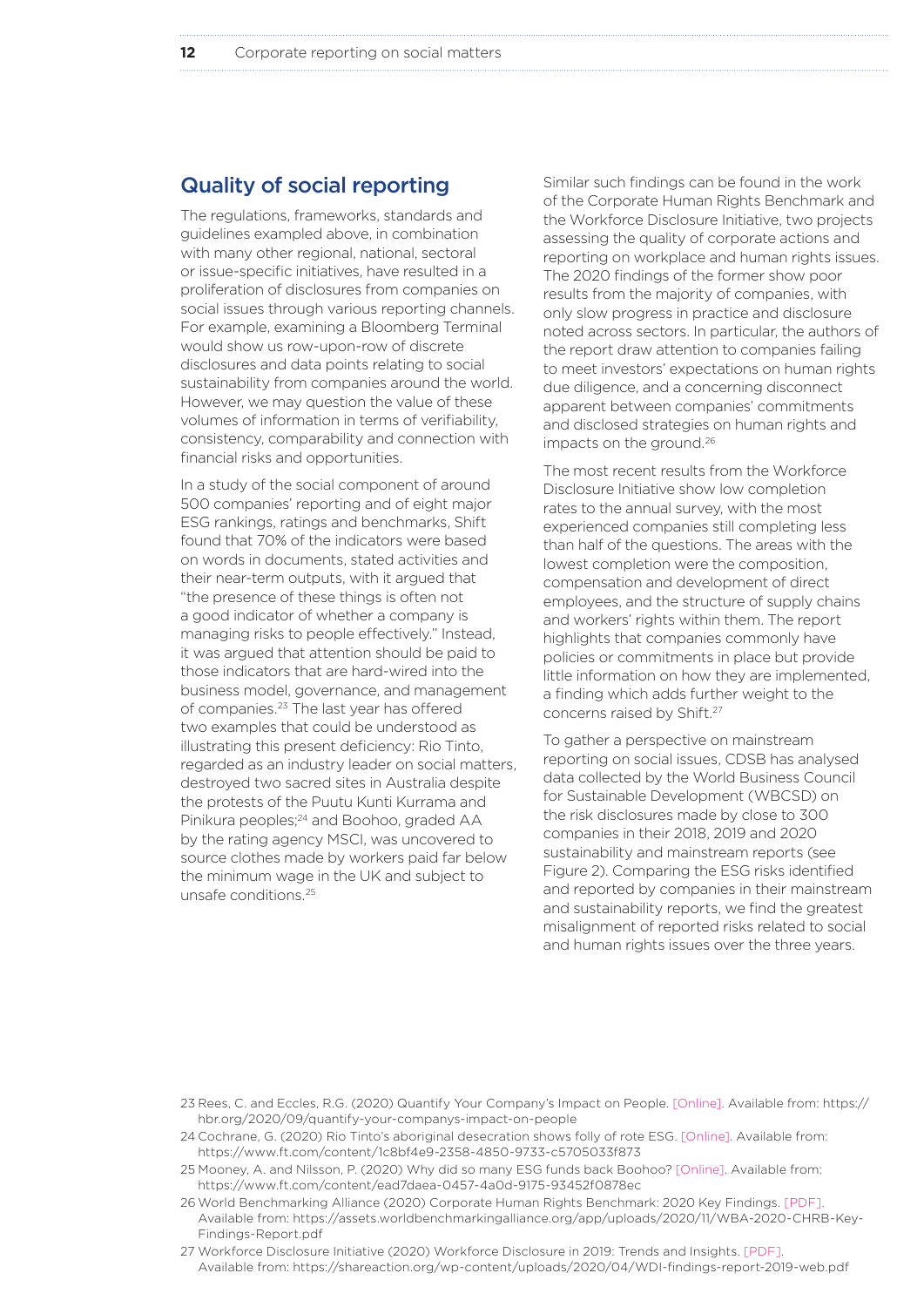For these two issues, we find the level of alignment between these companies mainstream risks and sustainability risks averaging 19.6% and 24.2% respectively. In contrast, risks relating to labour practices showed the third highest level of alignment, with 60.1% the labour practice related risks reported in companies' sustainability reports reported also in their mainstream reports, behind only governance and climate change issues for the companies analysed.

This misalignment between social and human rights related risks identified in the sustainability reports of companies and those reported in their mainstream reports may be explained in several manners. For instance, it could be understood that such social risks meet the criteria of multi-stakeholder approaches to materiality and not those of financial materiality. However, this does not explain the difference of alignment between these and other sustainability issues. Instead, the rapidly evolving and highly dynamic nature of social risks as well as evolving understandings of their potential impacts on companies appears significant.

This lack of mainstream, financially material risk disclosures does not equate to a general lack of disclosures on social issues in companies' mainstream and other reports. It has been clear from discussions with key stakeholders and subject matter experts, that the issues around corporate social disclosure is not a dearth of information, but that the quality, relevance, and decision-usefulness of it for investors is the problem. It was noted that socially focussed disclosures are too often based on case studies, boiler plate statements and metrics that are not substantive nor connected with the financially material concerns of the company.

There are many overlapping means of explaining the concerns raised of the present standard of social reporting, some of which have been noted above and others which will be particular to specific businesses or industries. However, it remains the case that the quality and usefulness of corporate reporting on financially material social risks and opportunities is below the desired standard for effective decision-making in terms of comprehensiveness, comparability, and verifiability. This shortfall is more concerning when we consider that expectations for social reporting are growing, as exampled by the upcoming EU due diligence legislation, and that greater importance is rightly being placed on the dynamic interconnections between these and environmental issues. There is a risk of social reporting falling even further behind expectations and needs of investors and other decision-makers.



#### Figure 2 – Average alignment of risks reported by companies in their sustainability and mainstream reports relating to each ESG issue, 2018-2020 (CDSB analysis using WBCSD data)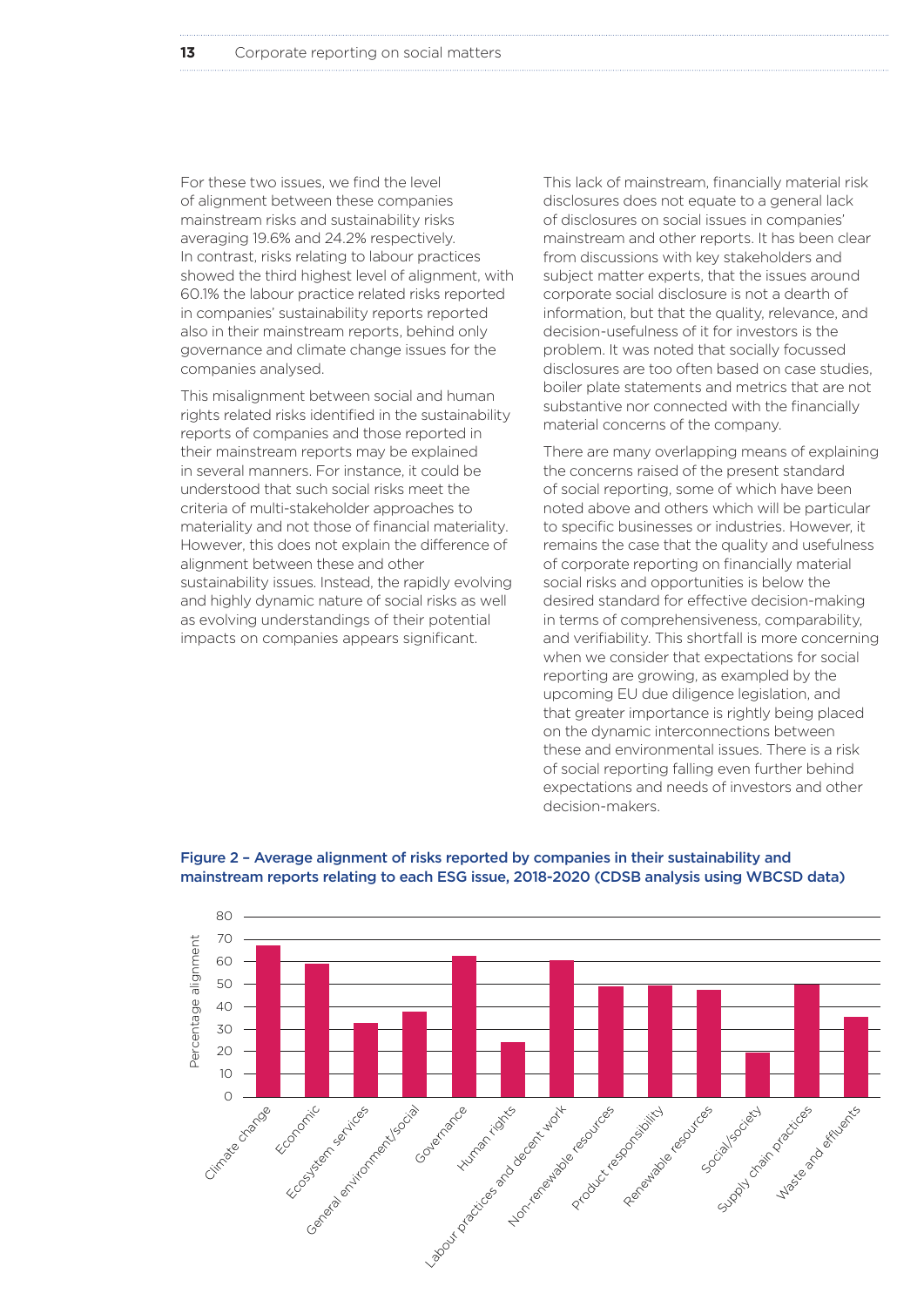# What does this mean for CDSB?

Challenges exist with the present practices of reporting consistent, comparable, decisionuseful information on social issues, particularly for material social issues in the mainstream report. As noted, the challenge is not necessarily one of volume of data, but more one of quality, rigour, and context of that information.

The reasons for this are multiple. For one, we should appreciate the importance of clearly thought out and defined reporting regulations in driving quality disclosure, which like across all sustainability issues could certainly be improved for social issues around the world. Second, clearer signals and concrete asks from key investors, as has been the case around climate risk and TCFDaligned reporting, would further encourage the development of mainstream reporting on financially material social issues.

From CDSB's perspective as a framework provider, it is apparent that companies could also be better served in guidance for reporting comprehensively on financially material social issues that are most relevant to their strategies, risks and opportunities, and value creation. This need will become even starker as social issues continue to rise up the market agenda and demands for mainstream, financially material social reporting. Moreover, as the pandemic and developments such as calls for a just, low carbon transition demonstrate, the essential links between society and environment are increasingly clear, meaning that companies are increasingly facing compounding and interconnecting systemic risks.28

It is with appreciation of this – of the current state of reporting and expected developments, the growing importance of social issues to companies, investors and regulators, and the important and dynamic interconnection of social and environmental issues – that CDSB is setting out to expand the scope of its reporting framework and technical work to suitably accommodate financially material social issues. This will see CDSB provide the market with the framework for TCFD-style reporting across all financially material social and environmental issues and offer companies the means of reporting decision-useful information that meets ever-developing needs and expectations of users.

It should be stressed, that it is also appreciated that the proposal may raise concern for parties on the grounds of doubling effort or creating confusion. However, CDSB will build on what is already offered to companies, taking forward the reporting practices for financially material social and environmental issues. Analysis shows a gap for a definitively mainstream reporting approach to financially material social issues, and that this would be very much complementary to CDSB's existing resources and other management frameworks and indicator standards.

It is clear from research and was indeed reiterated by stakeholders and experts that it is not only consolidation that is needed, but an evolution of reporting for social matters. The ambition of CDSB in this expansion of scope is exactly that. This ambition will be taken by CDSB into its role in assisting the IFRS Foundation in its establishment of the ISSB. If successfully established, it is hoped that the efforts taken in expanding the scope and developing the CDSB Framework will be useful to the future standard-setting work of the ISSB.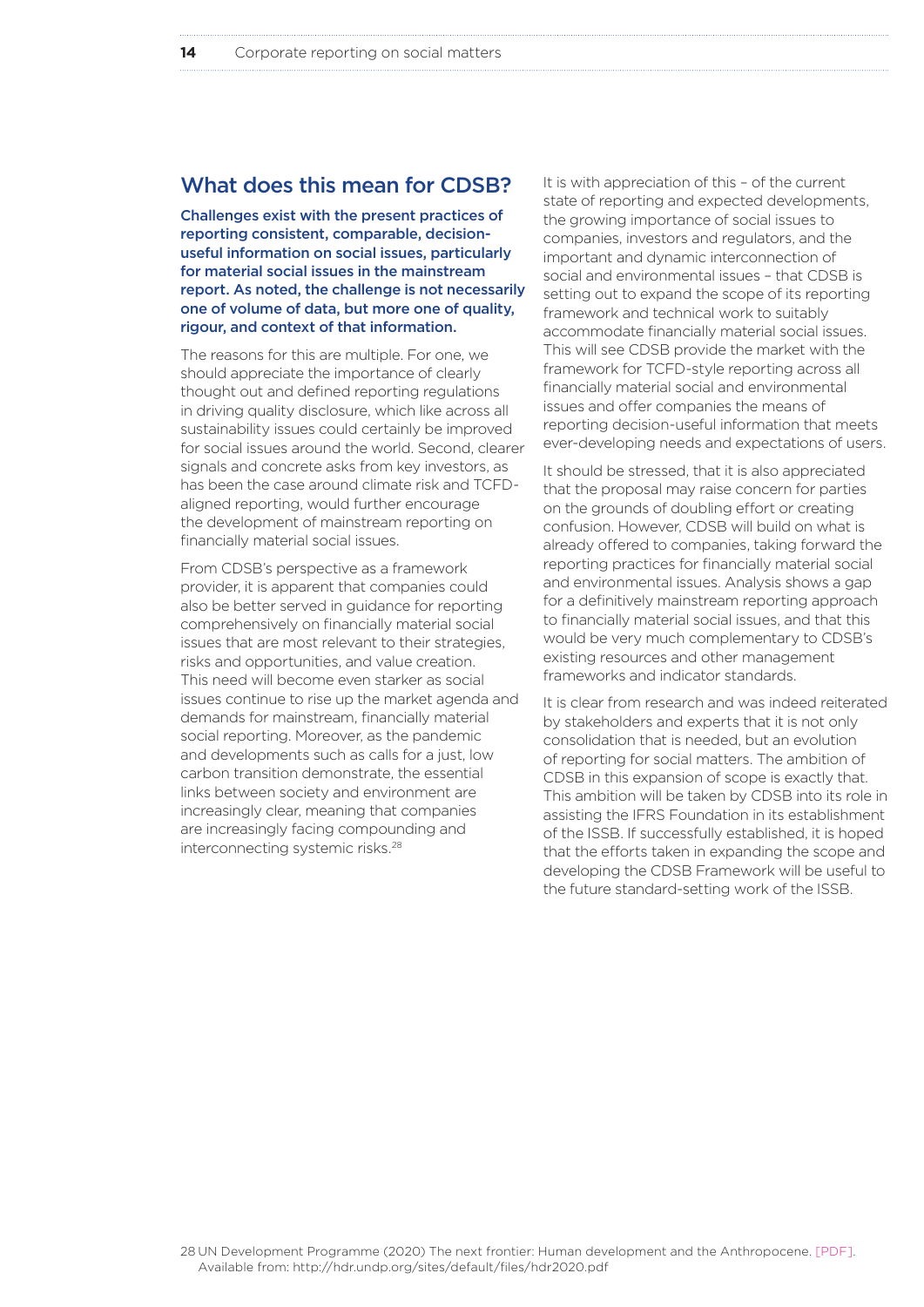#### Areas of development

This evolution and expansion of CDSB's focus to meet the particularities of social issues via mainstream and financially material reporting will necessitate change and addition to the CDSB Framework. From carefully considering the CDSB Framework, the findings presented in this paper and from wider discussion with experts and stakeholders, seven key areas for development have been identified:

- Definitions of "S"
- Stakeholder engagement
- Due diligence
- Materiality and metrics
- Dynamic materiality, uncertainty, and resilience
- Outlook for social issues
- From interconnected to systemic

Appendix 2 provides detailed explanations of each of these areas of development and how they may be responded to in updating the CDSB Framework and wider technical work.

These areas of developments will importantly draw on and align with the regulations and mainstream reporting guidance and practices discussed above and will further benefit the mainstream reporting on other financially material issues beyond social. Some of these developments will be more straightforward and immediately achievable, while others will demand innovation and longer-term efforts by CDSB and other actors in the reporting landscape. Importantly, work on these areas of development could also be fed into and benefit the ISSB in its standard-setting work, if established, on issues beyond climate.

#### Next steps

CDSB will work across 2021 to update the CDSB Framework and other resources to support companies in reporting financially material social and environmental information. In the third quarter of the year, a consultation draft of the updated CDSB Framework will be released. Following the period of consultation, comments and suggestions received will be consolidated and actioned accordingly. The finalised update of the CDSB Framework will be released before the end of 2021.

In the meantime, and as noted earlier in this paper, the principles and reporting requirements of CDSB Framework, taken broadly, can apply to equally to social as well as environmental issues. They offer the basis for report preparers to act today if social issues are material to your business.

This important work will also play a role in CDSB's assistance into the efforts to successfully establish the IFRS Foundation's ISSB via contributions to the TRWG. Looking forward into 2022, with the updated CDSB Framework published, this and other CDSB technical resources can provide input into the ISSB's proposed work plan of developing of global sustainability-related standards.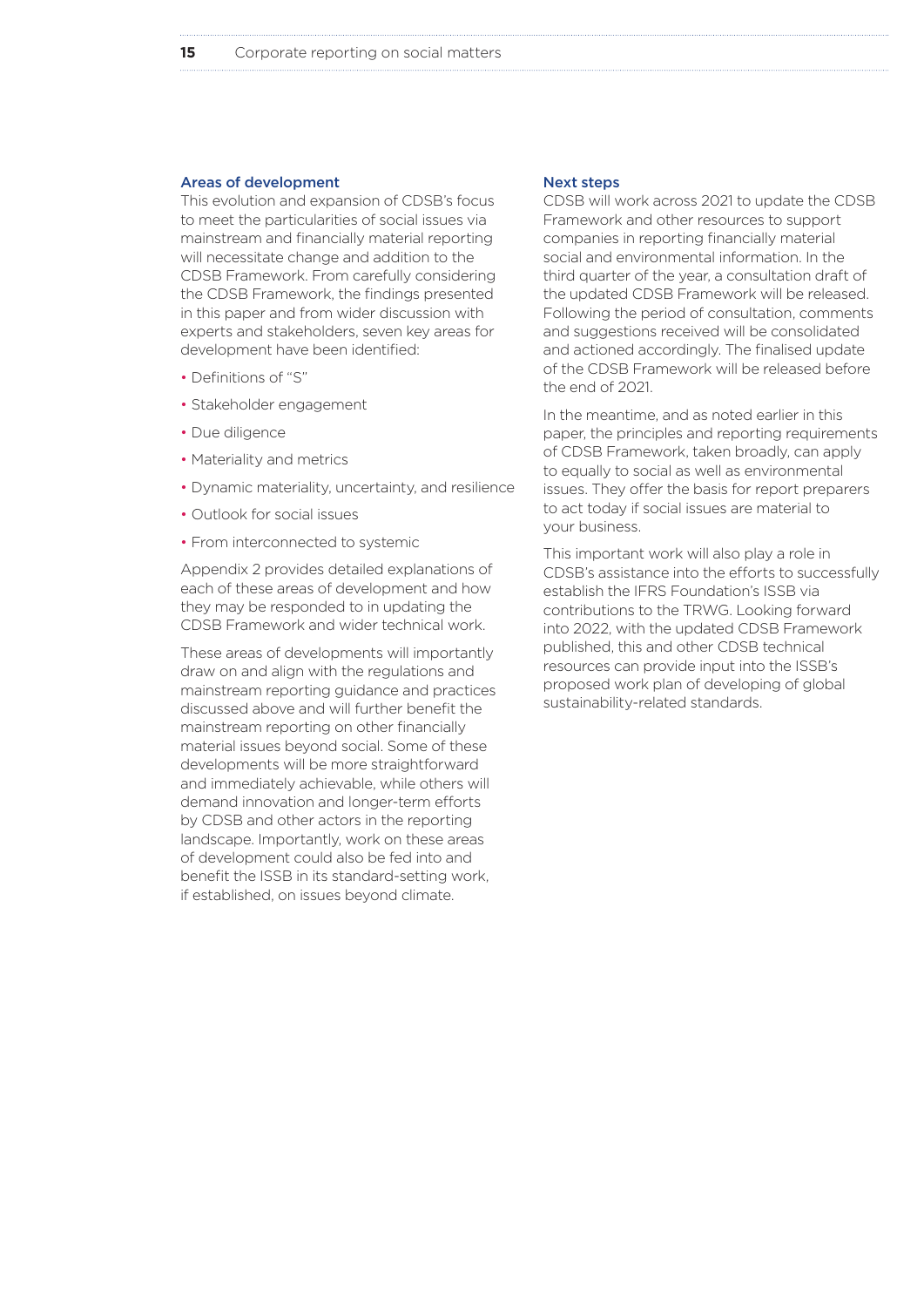# Appendix 1: Mapping of key reporting and management standards and framework for social issues

| <b>Resource</b>                                                                                                                                                                                           | <b>Purpose</b>                                                                                                                                                                                                                                                                                                                                                                                                                                                                                                                                                              | <b>Social scope and definitions</b>                                                                                                                                                                                                                                                                                                                                                                                                                                                                                                                                                                                           |
|-----------------------------------------------------------------------------------------------------------------------------------------------------------------------------------------------------------|-----------------------------------------------------------------------------------------------------------------------------------------------------------------------------------------------------------------------------------------------------------------------------------------------------------------------------------------------------------------------------------------------------------------------------------------------------------------------------------------------------------------------------------------------------------------------------|-------------------------------------------------------------------------------------------------------------------------------------------------------------------------------------------------------------------------------------------------------------------------------------------------------------------------------------------------------------------------------------------------------------------------------------------------------------------------------------------------------------------------------------------------------------------------------------------------------------------------------|
| <b>Social &amp; Human</b><br>Capital Protocol <sup>29</sup><br>Capitals Coalition                                                                                                                         | The Social & Human Capital Protocol is intended as a<br>generally accepted framework for businesses to measure<br>and value social and human capital. In setting out the<br>foundation principles for measuring and valuing, it aims to<br>make businesses that truly value people more successful<br>by mainstreaming the assessment of social and human<br>capital - shifting the consideration of social and human<br>capital performance from an optional extra to a core part<br>of business decision-making.                                                          | Human capital: The knowledge, skills, competencies and<br>attributes embodied in individuals that facilitate the creation<br>of personal, social and economic well-being.<br><b>Social capital:</b> Networks together with shared norms, values<br>and understanding that facilitate cooperation within and<br>among groups.                                                                                                                                                                                                                                                                                                  |
| GRI 400 Series <sup>30</sup><br>GRI                                                                                                                                                                       | The GRI Standards are designed to be used by <b>companies to</b><br>report about their impacts on the economy, environmental<br>and people, and therefore their contribution to sustainable<br><b>development</b> . The Standards aim to create a common<br>language between companies and stakeholders and enhance<br>the quality and comparability of impact reporting. The GRI<br>400 Series provides topic-specific standards for companies<br>to report against social topics on which they determine they<br>have a material impact.                                  | The GRI 400 Series is composed of nineteen topic-specific<br>standards for social issues. The standards of the series<br>take is employment practices and conditions, human<br>rights, community and customer relations, and supply<br>chain concerns.                                                                                                                                                                                                                                                                                                                                                                        |
| International <ir><br/>Framework<sup>31</sup><br/>Internal Integrated<br/><b>Reporting Council</b><br/>(IRC)</ir>                                                                                         | To establish the principles and content elements that govern<br>the structure and substance of an integrated report, which<br>is a concise communication about how a company's strategy,<br>governance, performance and prospects, in the context of its<br>external environment, lead to the creation, preservation or<br>erosion of value over the short, medium and long term.                                                                                                                                                                                           | <b>Human capital:</b> People's competencies, capabilities and<br>experience, and their motivations to innovate.<br>Social and relationship capital: The institutions and the<br>relationships within and between communities, groups of<br>stakeholders and other networks, and the ability to share<br>information to enhance individual and collective well-being                                                                                                                                                                                                                                                           |
| <b>SASB Standards</b> <sup>32</sup><br>The Sustainability<br>Accounting Standards<br>Board (SASB)                                                                                                         | SASB Standards are industry-specific disclosure standards<br>across environmental, social and governance topics that<br>facilitate communications between companies and investors<br>about financially material, decision-useful information.<br>The Standards surface issues that are likely material for<br>companies of different sectors and industries and offers<br>financially impactful indicators to benefit usefulness,<br>consistency, and comparability.                                                                                                        | SASB organises around five dimensions of sustainability<br>including social and human capital. These dimensions are<br>further broken down into general issue categories, with social<br>capital possessing eight and human capital three categories.<br><b>Social capital:</b> This dimension addresses a company's impact<br>on external stakeholders and the management of those<br>stakeholder relationships, including a company's license<br>to operate.<br><b>Human capital:</b> This dimension addresses issues that affect<br>a company's workforce, which is often a key resource to<br>delivering long-term value. |
| The social<br>transformation<br>framework <sup>33</sup><br>World Benchmarking<br>Alliance (WBA)                                                                                                           | The World Benchmarking Alliance (WBA) develops free<br>and publicly available benchmarks that measure and<br>incentivise company contributions towards the Sustainable<br><b>Development Goals (SDGs)</b> The social transformation seeks<br>to achieve universal human development by respecting<br>human rights, promoting equality and empowering people<br>to pursue the opportunities and choices they value. It sits<br>at the heart of WBA's model, underpinning and enabling<br>the food, energy, circular, digital, urban and financial system<br>transformations. | Three key enablers - respecting human rights, providing and<br>promoting decent work, and acting ethically - group the<br>twelve societal expectations identified for companies.                                                                                                                                                                                                                                                                                                                                                                                                                                              |
| <b>Measuring Stakeholder</b><br><b>Capitalism: Towards</b><br><b>Common Metrics and</b><br><b>Consistent Reporting</b><br>on Sustainable Value<br>Creation <sup>34</sup><br>World Economic<br>Forum (WEF) | To assist the reporting consistency and comparably on key<br>dimensions of sustainable value, universal and industry-<br>agnostic metrics and disclosures drawn from existing<br><b>practices</b> are recommended for companies to report against<br>in the mainstream report.                                                                                                                                                                                                                                                                                              | <b>People pillar:</b> Dignity and equality, health and well-being,<br>and skills for the future<br><b>Prosperity pillar:</b> Employment and wealth generation,<br>innovation of better products and services, and community<br>and social vitality                                                                                                                                                                                                                                                                                                                                                                            |
| <b>CDSB Framework</b><br>for reporting<br>environmental and<br>climate change<br>information <sup>35</sup><br><b>CDSB</b>                                                                                 | The CDSB Framework sets out an approach to reporting<br>environmental information in mainstream reports that aligns<br>with and complements the objective of financial reporting,<br>i.e. to provide environmental information about that is<br>connected with financial and other information and is useful<br>to present and potential equity investors in decision making                                                                                                                                                                                                | N/A                                                                                                                                                                                                                                                                                                                                                                                                                                                                                                                                                                                                                           |

29 Capitals Coalition (2019) Social and Human Capital Protocol. [PDF]. Available from: https://capitalscoalition.org/wp-content/ uploads/2021/01/Social\_and\_Human\_Capital\_Protocol.pdf

30GRI 400 Series available from: https://www.globalreporting.org/standards/

31 International Integrated Reporting Council (2021) International <IR> Framework. [PDF]. Available from: https://integratedreporting. org/wp-content/uploads/2021/01/InternationalIntegratedReportingFramework.pdf

32 SASB Standards are available from: https://www.sasb.org/standards/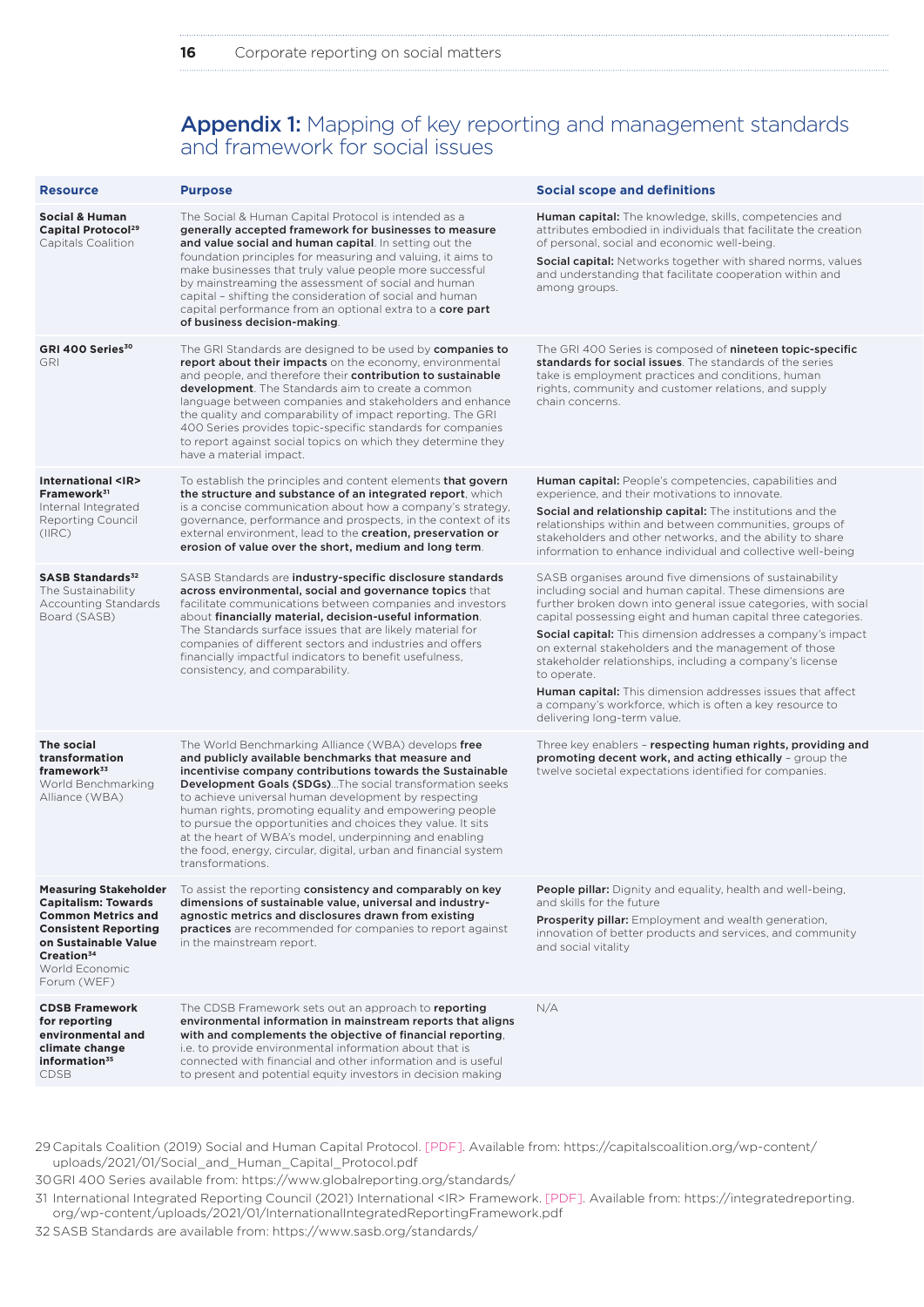| <b>Content</b>                                                                                                                                                                                                                                                                                                                                                                                                                                                                                                         | <b>Channel and audience</b>                                                                                                                                                                                                                                                                                                                                                                                                                                                                                                                                                           |
|------------------------------------------------------------------------------------------------------------------------------------------------------------------------------------------------------------------------------------------------------------------------------------------------------------------------------------------------------------------------------------------------------------------------------------------------------------------------------------------------------------------------|---------------------------------------------------------------------------------------------------------------------------------------------------------------------------------------------------------------------------------------------------------------------------------------------------------------------------------------------------------------------------------------------------------------------------------------------------------------------------------------------------------------------------------------------------------------------------------------|
| The Social & Human Capital Protocol is designed around four stages -<br>framing, scoping, measuring and valuing, and applying - with nine steps<br>for companies to follow. For these steps, key questions and actions are<br>offered to guide companies in measuring and valuing effectively and<br>comprehensively.                                                                                                                                                                                                  | As a management framework, the Social & Human Capital Protocol <b>does</b><br>not have a defined reporting channel or audience. Instead, the guidance<br>is expected to be integrated into business processes, including annual<br>reporting, with the Protocol citing both mainstream and sustainability<br>reports as appropriate.                                                                                                                                                                                                                                                  |
| Each of the standards of the 400 Series offers companies a set of highly<br>specific reporting requirements, which encompass both qualitative and<br><b>quantitative indications</b> , as well as topic contextualisation and reporting<br>guidance. In addition, the Universal Standards provide reporting companies<br>with principles to follow in crafting disclosures as well as structures for<br>reporting on organisational perspectives and management approaches.                                            | The GRI Standards and 400 Series are designed for <b>sustainability</b><br>reporting, which centres on corporate impact and contribution to<br>sustainable development. A broad <b>stakeholder audience</b> is served<br>by the GRI Standards.                                                                                                                                                                                                                                                                                                                                        |
| The <ir> Framework explicates the fundamental concepts to integrated<br/>thinking and reporting, before presenting report preparers with seven<br/>guiding principles and eight content elements which provide for the<br/>structure and substance of an integrated report. The elements align with<br/>key business processes and mainstream reporting content.</ir>                                                                                                                                                  | An <b>integrated report</b> should be a designated and identifiable<br>communication that explains to <b>providers of financial capital</b> how<br>an organisation creates, preserves or erodes value over time.                                                                                                                                                                                                                                                                                                                                                                      |
| Each industry-specific standard provides sustainability accounting metrics<br>- quantitative, qualitative or analytical - for the likely material issues<br>faced by the each industry. These performance measures are adapted to<br>the specificities of each industry. Accompanying the accounting metrics is<br>application guidance to assist companies in disclosure practices.<br>Social capital issues are identified as material for 52 of the 77 industries<br>used by SASB, and 44 for human capital issues. | The SASB Standards are designed primarily to facilitate disclosures that<br>are useful to investors, lenders, and other creditors for the purpose of<br>making investment decisions on the basis of short-, medium-, and long-<br>term financial performance and enterprise value. The SASB Standards<br>are complementary to, and can be used in conjunction with, not only<br>traditional financial accounting statements, but also with standards<br>designed to guide communication to multiple stakeholders about a<br>company's impacts on society and sustainable development. |
| For the twelve societal expectations, eighteen core social indicators<br>have been developed to assess the largest and most impactful companies<br>and benchmark accordingly. The indicators are both qualitative and<br>quantitative, concerning policies, governance and management, and results<br>and targets, for instance.<br>The expectations and indicators serve to guide and change corporate<br>behaviour and disclosure.                                                                                   | Results from <b>benchmarking</b> process will be published for an intended<br>audience of investors and banks, governments and multinationals,<br>and civil society and media.                                                                                                                                                                                                                                                                                                                                                                                                        |
| Companies are offered a <b>core set of metrics and disclosures</b> and<br>an <b>expanded set</b> , which encompass less well-established but more<br>sophisticated indicators for topics.<br>For the people pillar, there are six core and nine expanded metrics<br>and disclosures, with five and seven, respectively for prosperity.                                                                                                                                                                                 | The recommended metrics are to be disclosed by companies in their<br>mainstream reports, integrating them into governance, business<br>strategy and performance management, for use by shareholders<br>and stakeholders.                                                                                                                                                                                                                                                                                                                                                              |
| The CDSB Framework provides companies with seven guiding<br>principles and twelve reporting requirements to guide the disclosure<br>of robust and decision-useful climate and environmental information<br>in the mainstream report.                                                                                                                                                                                                                                                                                   | The CDSB Framework is designed to help organisations report<br>environmental information in <b>mainstream reports</b> and therefore<br>the intended audience is <b>investors</b> as they are the primary users<br>of mainstream reports.                                                                                                                                                                                                                                                                                                                                              |

33World Benchmarking Alliance (2021) Social transformation framework: To measure and incentivize companies to leave no one behind. [PDF]. Available from: https://assets.worldbenchmarkingalliance.org/app/uploads/2021/02/WBA-Social-Transformation-Framework-FINAL.pdf

34World Economic Forum (2020) Measuring Stakeholder Capitalism: Towards Common Metrics and Consistent Reporting of Sustainable Value Creation. [PDF]. Available from: http://www3.weforum.org/docs/WEF\_IBC\_Measuring\_Stakeholder\_Capitalism\_ Report\_2020.pdf

35 Climate Disclosure Standards Board (2019) CDSB Framework for reporting environmental and climate change information. [PDF]. Available from: https://www.cdsb.net/sites/default/files/cdsb\_framework\_2019\_v2.2.pdf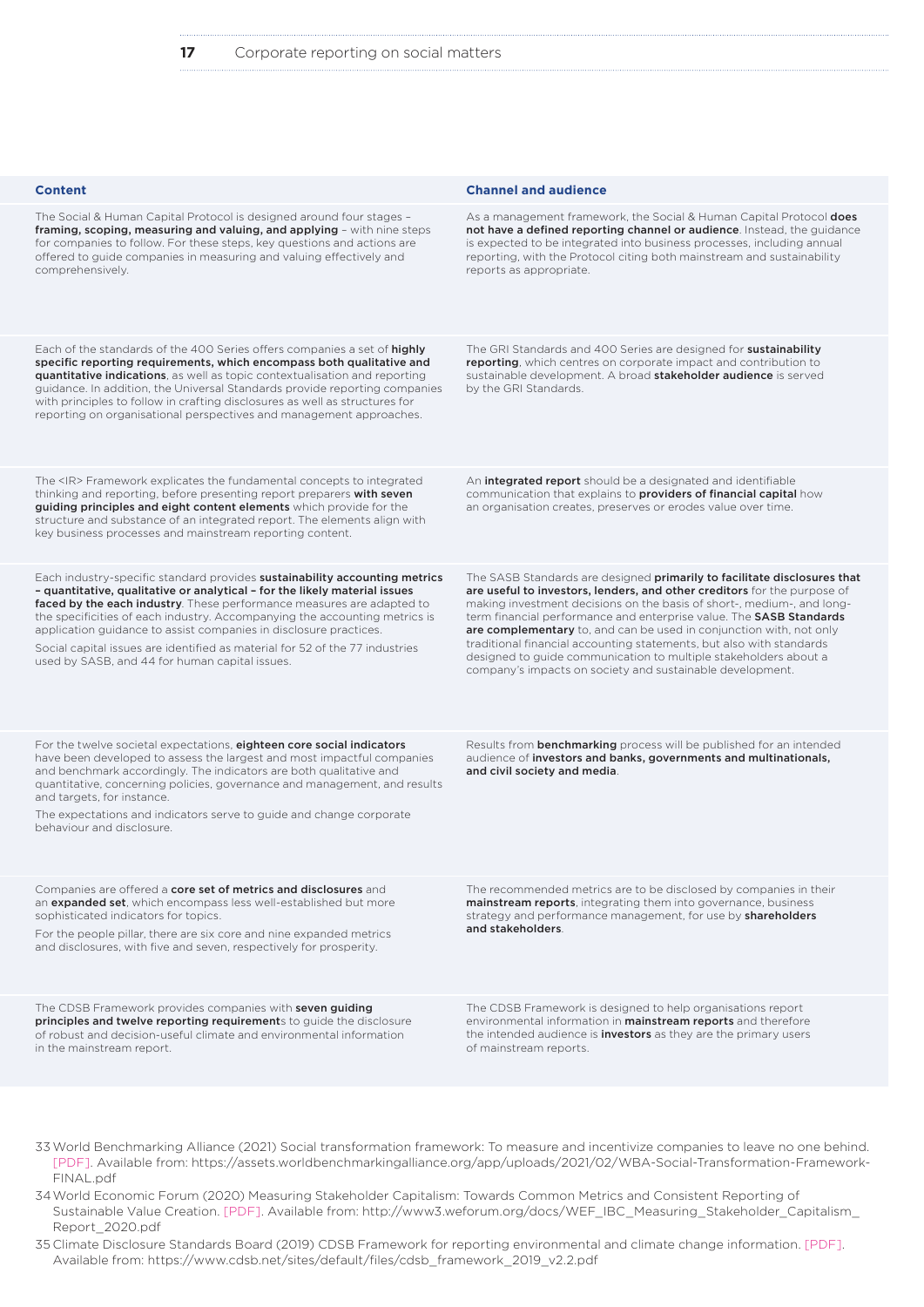# Appendix 2: Detailed explanation of area of development

| Area of<br>development            | <b>Explanation</b>                                                                                                                                                                                                                                                                                                                                                                                                                                                                                                                                                                                                                                                                                                                                                                                                                                                                                                                                                                                                                                                                                                                                                                       |
|-----------------------------------|------------------------------------------------------------------------------------------------------------------------------------------------------------------------------------------------------------------------------------------------------------------------------------------------------------------------------------------------------------------------------------------------------------------------------------------------------------------------------------------------------------------------------------------------------------------------------------------------------------------------------------------------------------------------------------------------------------------------------------------------------------------------------------------------------------------------------------------------------------------------------------------------------------------------------------------------------------------------------------------------------------------------------------------------------------------------------------------------------------------------------------------------------------------------------------------|
| Definitions of "S"                | The reporting frameworks and standards considered each use similar but different definitions<br>of around social concerns of corporate sustainability. Unlike the need of standard setters to<br>be prescriptive on specific topics, it would be more appropriate for CDSB to adopt a broader<br>definition, quiding report preparers without presupposing the specific issues relevant to each<br>company. Presently, CDSB borrows from the IIRC for its definition of natural capital and could<br>similarly do so for human and social capital. This would maintain the emphasis of the dependencies<br>to the framework and would offer alignment with the complementary work of IIRC and, indeed,<br>that of the Capitals Coalition and SASB, which employ similar definitions. In its next steps, though,<br>CDSB needs also to be cognisant of whether the present definitions around human and social<br>capital effectively capture the many different forms of social risk a company may face throughout<br>its operations and supply chains.                                                                                                                                  |
| <b>Stakeholder</b><br>engagement  | The CDSB Framework presently emphasises the importance of stakeholder engagement as a<br>means of understanding the relevance of an environmental matter to a company and similarly<br>encourages companies to consider and report on the alignment of policies and strategies<br>to stakeholder interests and the implication of identified risks to these groups. Stakeholder<br>engagement has further been identified as a consideration in CDSB's work developing application<br>guidance for water and biodiversity issues. In expanding the scope of the framework, stakeholder<br>engagement would need to be more fully incorporated into the approach, whether as a principle<br>or through specific requirement guidance. Importantly, engagement is a key means of keeping<br>pace with the increasingly dynamic nature of materiality. As WEF have suggested regarding<br>dynamic materiality, stakeholders commonly act as the triggers in making an issue, whether social<br>or environmental, financially material for companies. <sup>36</sup> To be most useful then, careful attention<br>needs to be afforded to the form and composition of stakeholder engagement. |
| Due diligence                     | There is growing momentum globally for mandatory requirements for companies to undertake<br>human rights due diligence through their supply chains and report accordingly. The EU, for<br>instance, is in the process of introducing legislation that would make human rights and ESG due<br>diligence across supply chains an obligation for many companies operating in the EU, with non-<br>compliance expected to result in fines. <sup>37</sup> What is more, due diligence and reporting legislation<br>may set precedent for liability claims against companies, potentially reframing the issues for many<br>companies that are understood as financially material. Currently, the CDSB Framework does not<br>include provisions or guidance that is explicitly related to due diligence and is therefore a key area<br>of development going forward in the expansion.<br>As in the case of the EU's expected regulations, such improvements of reporting guidance on due<br>diligence would also be relevant for environmental concerns as well as human rights matters.                                                                                                        |
| <b>Materiality</b><br>and metrics | The CDSB Framework follows a materiality definition akin to that of the IFRS and is aligned with<br>the mainstream reporting model, and there is no reason for this to change. The Framework,<br>though, deems greenhouse gas (GHG) emissions to be material for all companies, requiring the<br>disclosure of Scopes 1, 2 and, where relevant, 3 GHG emissions from those complying. With the<br>expansion there needs to be consideration of what other information may similarly need to be<br>reported by all completeness and comparability. For example, employee composition and salary<br>metrics may benefit all users. The proposed revision of the CDSB Framework also offers the<br>opportunity to consider whether there are any other environmental metrics that could also be<br>required of all companies.                                                                                                                                                                                                                                                                                                                                                               |

<sup>36</sup>World Economic Forum (2020) Embracing the New Age of Materiality: Harnessing the Pace of Change in ESG. [PDF] Available from: http://www3.weforum.org/docs/WEF\_Embracing\_the\_New\_Age\_of\_ Materiality\_2020.pdf

<sup>37</sup> European Parliament. European Parliament resolution of 10 March 2021 with recommendations to the Commission on corporate due diligence and corporate accountability. [PDF]. Available from: https://www.europarl.europa.eu/doceo/document/TA-9-2021-0073\_EN.pdf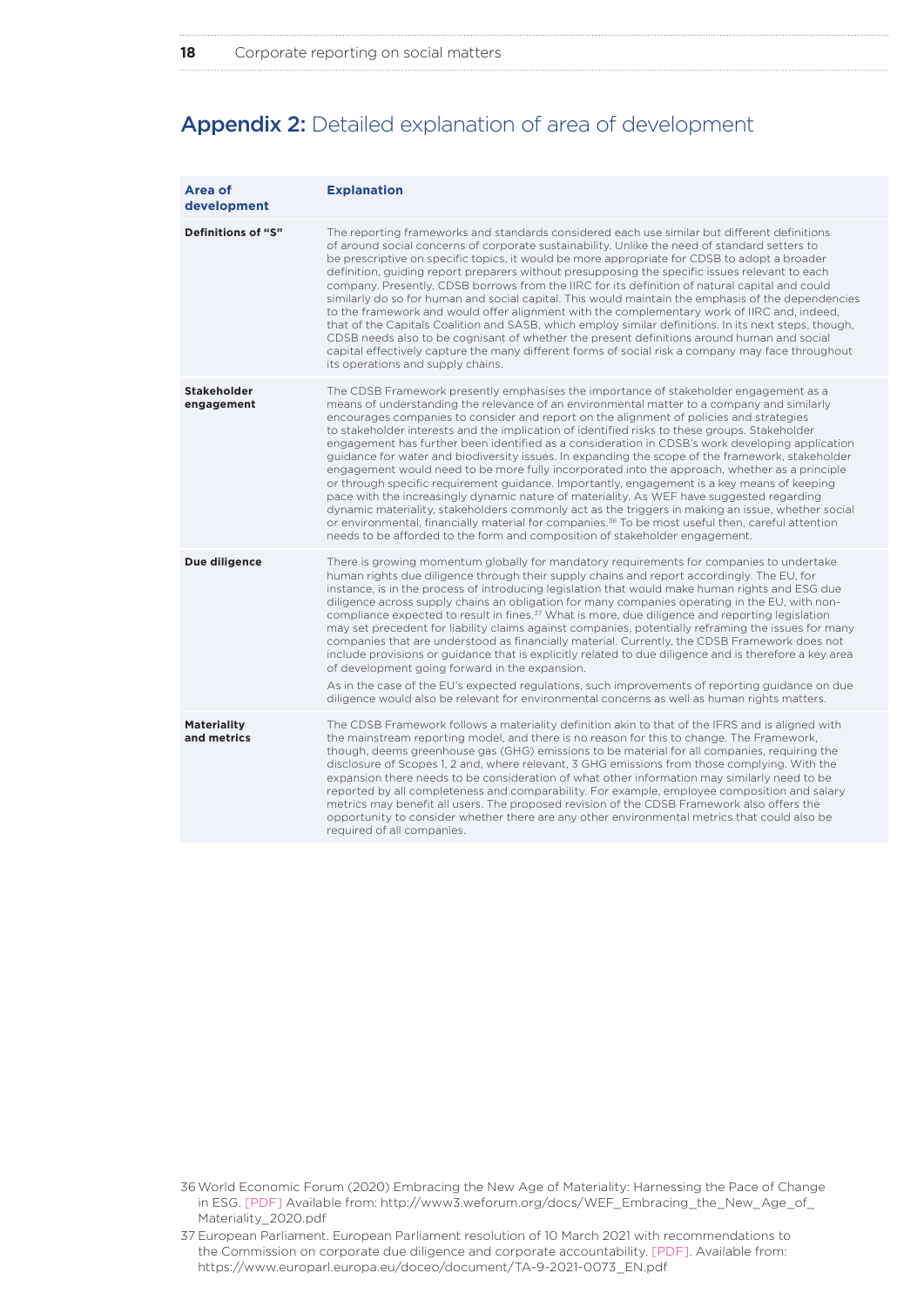| Area of<br>development                                        | <b>Explanation</b>                                                                                                                                                                                                                                                                                                                                                                                                                                                                                                                                                                                                                                                                                                                                                                                                                                                                                                                                                                                                                                                                                                                                                                                                                            |
|---------------------------------------------------------------|-----------------------------------------------------------------------------------------------------------------------------------------------------------------------------------------------------------------------------------------------------------------------------------------------------------------------------------------------------------------------------------------------------------------------------------------------------------------------------------------------------------------------------------------------------------------------------------------------------------------------------------------------------------------------------------------------------------------------------------------------------------------------------------------------------------------------------------------------------------------------------------------------------------------------------------------------------------------------------------------------------------------------------------------------------------------------------------------------------------------------------------------------------------------------------------------------------------------------------------------------|
| <b>Dynamic materiality,</b><br>uncertainty,<br>and resilience | Uncertainty is of greater importance when considering financially material social issues for<br>companies, and this consideration links to the notion of dynamic materiality. While far from areas<br>of certainty, there is a greater degree of predictability to climate and environmental matters than<br>social issues for companies. For this reason, reporting on social issues demands an even greater<br>emphasis on corporate resilience than climate and environmental issues. Report users will gauge<br>resilience importantly through the appropriateness, quality and adaptability of governance and<br>management systems, and companies progress towards their targets. However, to best serve<br>report preparers on such matters, the framework needs to be bolstered, resilience emphasised in<br>relation to governance, risk, management and corporate outlook reporting requirements of the<br>framework, and certain characteristics of resilience may be defined and explained.                                                                                                                                                                                                                                       |
| Outlook for<br>social issues                                  | In relation to the points raised concerning uncertainty and dynamic materiality, social issues pose<br>difficulties in reporting with much confidence on their potential future impact on a company's<br>position, performance, and strategy. Unlike environmental issues where companies may turn to<br>well-established models of future states to understand the impact on the business, such as those of<br>the IPCC, social issues will require companies to take more of a lead in developing future scenarios<br>to test their strategies against appropriate and plausible medium- and long-term developments.<br>While encouraging scenario analysis for issues beyond climate may be difficult and time consuming<br>for companies, it is important for strategies to be tested against comprehensive, considered, and<br>interconnected scenarios to better understand resilience. This will benefit companies and investors<br>alike. That said, it is clear from present experiences around climate that companies would benefit<br>from further guidance in widening the scope of the analyses to consider social as well as other<br>environmental issues. This could be a future area of work for CDSB and suitable partners. |
| <b>From interconnected</b><br>to systemic                     | Presently, CDSB encourages companies to adopt an interconnected approach to reporting on<br>financially material environmental and climate issues in the mainstream report, ensuring that<br>disclosures are appropriately linked and contextualised with other financial and non-financial<br>disclosures in the report. This is very much in line with the highly beneficial integrated thinking<br>approach offered by the International <ir>Framework. However, considering the complex<br/>interactions of environmental and social issues from which financially material risks and<br/>opportunities arise, a more systems thinking approach may be beneficial for companies for internal<br/>and external processes. This would represent a step beyond interconnected thinking, engaging<br/>more with multiple interconnections and feedback mechanisms, and is complementary to scenario<br/>analysis and other foresight techniques. Such an evolution could be made in developing the<br/>principles of reporting and encouraging certain techniques in the reporting requirements, such as<br/>around risks, dependencies and outlook, to ensure that is practical and useful for report preparers.</ir>                        |